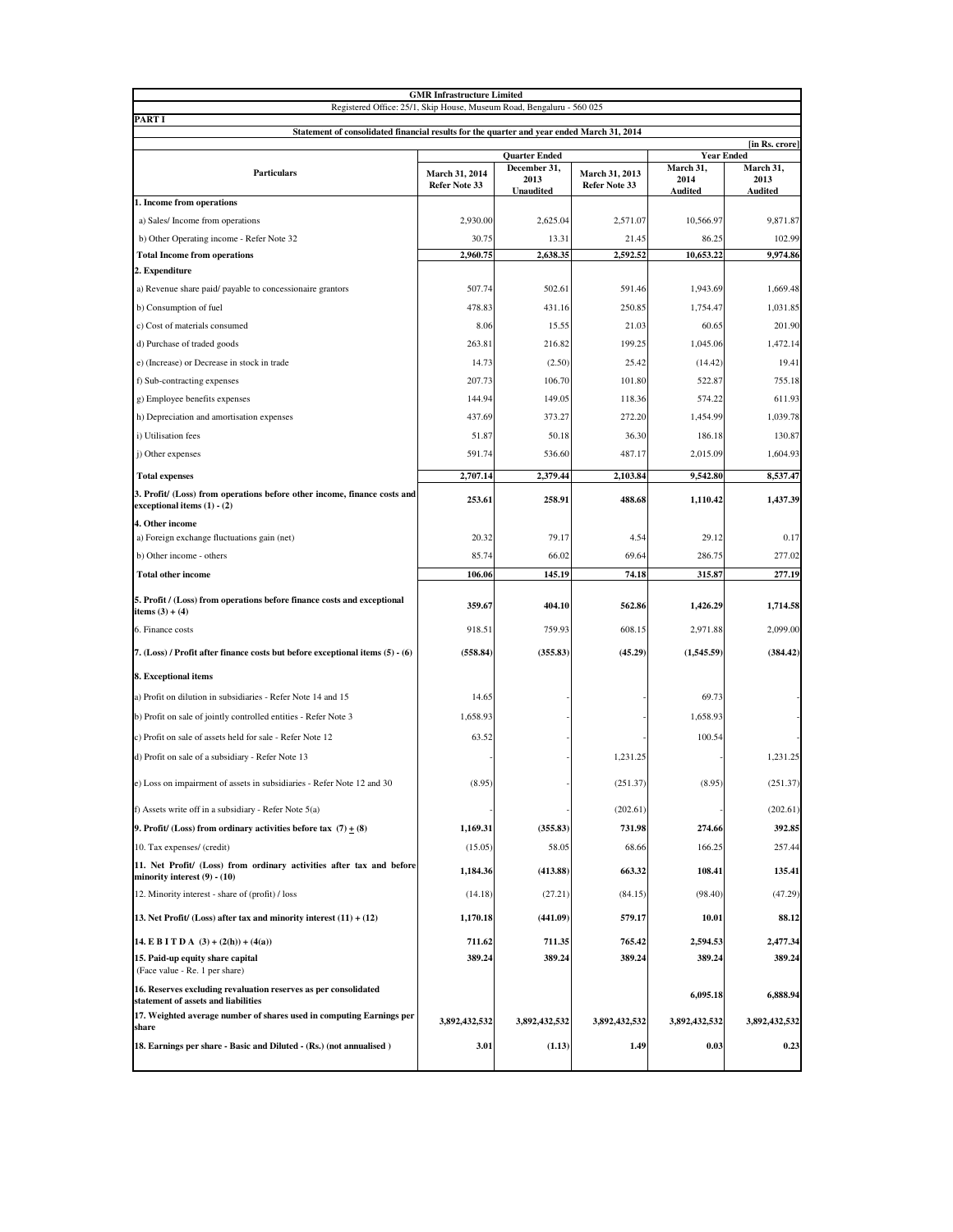| <b>PART II</b>                                                                            |               |                      |               |                                        |               |  |
|-------------------------------------------------------------------------------------------|---------------|----------------------|---------------|----------------------------------------|---------------|--|
| Select Information for the quarter and year ended March 31, 2014                          |               |                      |               |                                        |               |  |
|                                                                                           |               | <b>Ouarter Ended</b> |               | <b>Year Ended</b>                      |               |  |
| <b>Particulars</b>                                                                        | March 31,     | December 31.         | March 31,     | March 31,                              | March 31,     |  |
| <b>A. PARTICULARS OF SHAREHOLDING</b>                                                     | 2014          | 2013                 | 2013          | 2014                                   | 2013          |  |
| 1. Public Shareholding                                                                    |               |                      |               |                                        |               |  |
| - Number of shares                                                                        | 1,101,590,935 | 1,101,590,935        | 1,103,702,750 | 1,101,590,935                          | 1,103,702,750 |  |
| - Percentage of shareholding                                                              | 28.30%        | 28.30%               | 28.36%        | 28.30%                                 | 28.36%        |  |
| 2. Promoters and promoter group shareholding<br>a) Pledged/Encumbered                     |               |                      |               |                                        |               |  |
| - Number of shares                                                                        | 1,785,342,465 | 1,584,992,465        | 1,026,631,555 | 1,785,342,465                          | 1,026,631,555 |  |
| - Percentage of shares (as % of the total shareholding of promoter and<br>promoter group) | 63.97%        | 56.79%               | 36.81%        | 63.97%                                 | 36.81%        |  |
| - Percentage of shares (as % of the total share capital of the Company)                   | 45.87%        | 40.72%               | 26.38%        | 45.87%                                 | 26.38%        |  |
| b) Non-Encumbered                                                                         |               |                      |               |                                        |               |  |
| - Number of shares                                                                        | 1,005,501,382 | 1,205,851,382        | 1,762,100,477 | 1,005,501,382                          | 1,762,100,477 |  |
| - Percentage of shares (as % of the total shareholding of promoter and<br>promoter group) | 36.03%        | 43.21%               | 63.19%        | 36.03%                                 | 63.19%        |  |
| Percentage of shares (as % of the total share capital of the Company)                     | 25.83%        | 30.98%               | 45.26%        | 25.83%                                 | 45.26%        |  |
|                                                                                           |               |                      |               |                                        |               |  |
| <b>Particulars</b>                                                                        |               |                      |               | <b>Ouarter</b> ended<br>March 31, 2014 |               |  |
| <b>B. INVESTOR COMPLAINTS</b>                                                             |               |                      |               |                                        |               |  |

| Particulars                                    | <b>March 31, 2014</b> |
|------------------------------------------------|-----------------------|
| <b>B. INVESTOR COMPLAINTS</b>                  |                       |
| Pending at the beginning of the quarter        |                       |
| Received during the quarter                    | 39                    |
| Disposed of during the quarter                 | 39                    |
| Remaining unresolved at the end of the quarter |                       |

|                                                                        | <b>GMR Infrastructure Limited</b>      |                                                                  |                                        |                                                          |                                     |
|------------------------------------------------------------------------|----------------------------------------|------------------------------------------------------------------|----------------------------------------|----------------------------------------------------------|-------------------------------------|
| Report on Consolidated Segment Revenue, Results and Capital Employed   |                                        |                                                                  |                                        |                                                          |                                     |
| <b>Particulars</b>                                                     | March 31, 2014<br><b>Refer Note 33</b> | <b>Quarter Ended</b><br>December 31,<br>2013<br><b>Unaudited</b> | March 31, 2013<br><b>Refer Note 33</b> | <b>Year Ended</b><br>March 31,<br>2014<br><b>Audited</b> | March 31,<br>2013<br><b>Audited</b> |
| 1. Segment Revenue                                                     |                                        |                                                                  |                                        |                                                          |                                     |
| a) Airports                                                            | 1,548.05                               | 1,605.36                                                         | 1,731.00                               | 6,023.01                                                 | 6,121.91                            |
| b) Power                                                               | 984.60                                 | 762.26                                                           | 508.92                                 | 3,342.61                                                 | 2,429.50                            |
| c) Roads                                                               | 249.55                                 | 163.30                                                           | 182.05                                 | 737.88                                                   | 517.37                              |
| d) EPC                                                                 | 139.80                                 | 78.07                                                            | 250.30                                 | 468.67                                                   | 1,453.72                            |
| e) Others                                                              | 150.19                                 | 119.98                                                           | 132.83                                 | 570.98                                                   | 541.34                              |
|                                                                        | 3,072.19                               | 2,728.97                                                         | 2,805.10                               | 11,143.15                                                | 11,063.84                           |
| Less: Inter Segment                                                    | 111.44                                 | 90.62                                                            | 212.58                                 | 489.93                                                   | 1,088.98                            |
| <b>Segment revenue from operations</b>                                 | 2,960.75                               | 2,638.35                                                         | 2,592.52                               | 10,653.22                                                | 9,974.86                            |
| 2. Segment Results                                                     |                                        |                                                                  |                                        |                                                          |                                     |
| a) Airports                                                            | 324.39                                 | 324.33                                                           | 552.42                                 | 1,309.33                                                 | 1.255.52                            |
| b) Power                                                               | (96.33)                                | (41.30)                                                          | (144.17)                               | (438.37)                                                 | (139.47)                            |
| c) Roads                                                               | 99.60                                  | 73.04                                                            | 69.32                                  | 324.30                                                   | 246.89                              |
| d) EPC                                                                 | (27.52)                                | (6.07)                                                           | 63.45                                  | (40.84)                                                  | 164.69                              |
| e) Others                                                              | 61.84                                  | 34.47                                                            | 51.37                                  | 271.52                                                   | 289.01                              |
|                                                                        | 361.98                                 | 384.47                                                           | 592.39                                 | 1.425.94                                                 | 1,816.64                            |
| Less: Inter Segment                                                    | 47.44                                  | 20.38                                                            | 62.35                                  | 149.73                                                   | 245.64                              |
| <b>Net Segment Results</b>                                             | 314.54                                 | 364.09                                                           | 530.04                                 | 1,276.21                                                 | 1,571.00                            |
| Less: Finance costs (net)                                              | 873.39                                 | 719.92                                                           | 575.33                                 | 2.821.80                                                 | 1.955.42                            |
| Add/ (Less) : Exceptional items                                        |                                        |                                                                  |                                        |                                                          |                                     |
| a) Profit on dilution in subsidiaries - Refer Note 14 and 15           | 14.65                                  |                                                                  |                                        | 69.73                                                    |                                     |
| b) Profit on sale of jointly controlled entities - Refer Note 3        | 1.658.93                               |                                                                  |                                        | 1,658.93                                                 |                                     |
| c) Profit on sale of assets held for sale - Refer Note 12              | 63.52                                  |                                                                  |                                        | 100.54                                                   |                                     |
| d) Profit on sale of a subsidiary - Refer Note 13                      |                                        |                                                                  | 1,231.25                               |                                                          | 1,231.25                            |
| e) Loss on impairment of assets in subsidiaries - Refer Note 12 and 30 | (8.95)                                 |                                                                  | (251.37)                               | (8.95)                                                   | (251.37)                            |
| f) Assets write off in a subsidiary - Refer Note 5(a)                  |                                        |                                                                  | (202.61)                               |                                                          | (202.61)                            |
| (Loss) /Profit before tax                                              | 1,169.31                               | (355.83)                                                         | 731.98                                 | 274.66                                                   | 392.85                              |
| 3. Capital employed<br>(Segment Assets - Segment Liabilities)          |                                        |                                                                  |                                        |                                                          |                                     |
| a) Airports                                                            | 15,147.06                              | 16,990.95                                                        | 15,990.68                              | 15,147.06                                                | 15,990.68                           |
| b) Power                                                               | 26,936.82                              | 26,192.53                                                        | 24,622.15                              | 26,936.82                                                | 24,622.15                           |
| c) Roads                                                               | 5,868.42                               | 6,715.42                                                         | 6,876.11                               | 5,868.42                                                 | 6,876.11                            |
| d) EPC                                                                 | 385.11                                 | 460.95                                                           | 152.65                                 | 385.11                                                   | 152.65                              |
| e) Others                                                              | 15,082.99                              | 12,457.39                                                        | 12,059.30                              | 15,082.99                                                | 12,059.30                           |
|                                                                        | 63,420.40                              | 62,817.24                                                        | 59,700.89                              | 63,420.40                                                | 59,700.89                           |
| Less: Inter Segment                                                    | 6,187.27                               | 4,393.09                                                         | 4,940.25                               | 6,187.27                                                 | 4,940.25                            |
| Unallocated Assets / (Liabilities)                                     | (46, 447.80)                           | (48, 569.74)                                                     | (43,791.36)                            | (46, 447.80)                                             | (43,791.36)                         |
| Total                                                                  | 10,785.33                              | 9.854.41                                                         | 10.969.28                              | 10,785.33                                                | 10,969.28                           |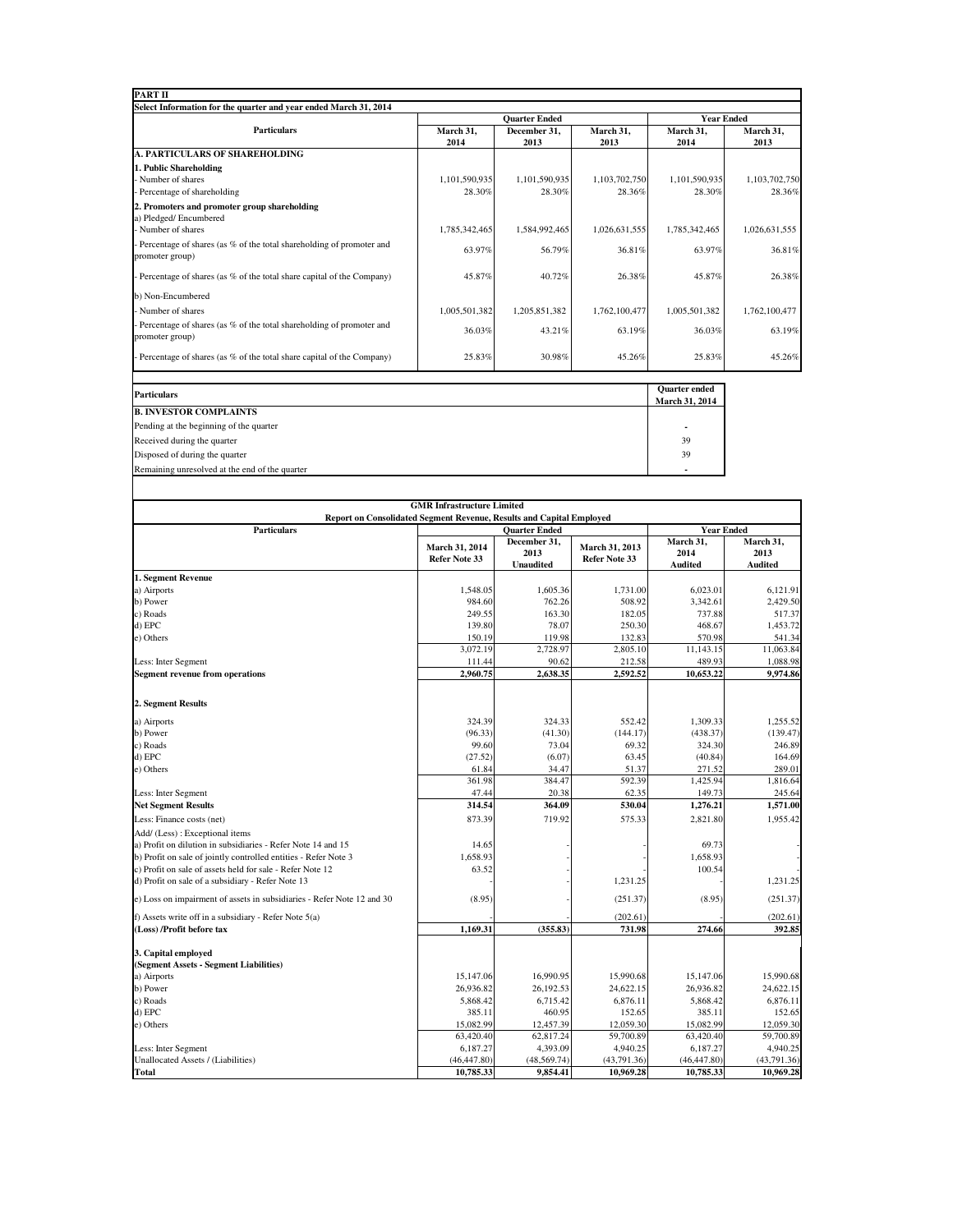## **Notes to consolidated financial results for the quarter and year ended March 31, 2014**

## **1. Consolidated Statement of Assets and Liabilities**

| As at<br>As at<br><b>Particulars</b><br>March 31, 2014<br>March 31, 2013<br><b>Equity and Liabilities</b><br><b>Shareholders' funds</b><br>Share capital<br>1,525.91<br>389.24<br>Reserves and surplus<br>6,888.94<br>6,095.18<br>7,621.09<br>7,278.18<br>Preference shares issued by subsidiary companies<br>1,155.60<br>1,971.10<br>2,008.64<br>1,720.00<br>Minority interest<br><b>Non-current liabilities</b><br>Long-term borrowings<br>33,599.28<br>31,633.16<br>Deferred tax liability (net)<br>55.39<br>73.27<br>Trade payables<br>20.97<br>68.57<br>Other long term liabilities<br>2,858.23<br>2,398.71<br>Long term provisions<br>78.45<br>148.84<br>36,170.68<br>34,764.19<br><b>Current liabilities</b><br>Short-term borrowings<br>5,588.17<br>4,856.62<br>1,759.31<br>1,481.59<br>Trade payables<br>Other current liabilities<br>10,547.84<br>11,492.21<br>Short-term provisions<br>290.52<br>253.10<br>18,185.84<br>18,083.52<br>65,141.85<br>63,816.99<br><b>TOTAL</b><br>Assets<br><b>Non-current assets</b><br><b>Fixed assets</b><br>45,911.95<br>43,350.41<br>Goodwill on consolidation<br>3,461.15<br>3,163.13<br>Non-current investments<br>104.22<br>104.16<br>Deferred tax asset (net)<br>44.57<br>58.11<br>Long term loans and advances<br>3,477.82<br>2,441.08<br>Trade receivables<br>171.76<br>173.41<br>Other non-current assets<br>3,802.93<br>3,845.81<br>55,937.66<br>54,172.85<br><b>Current assets</b><br>Current investments<br>775.35<br>178.63<br>Inventories<br>358.92<br>270.43<br>Trade receivables<br>1,600.14<br>1,695.63<br>Cash, cash equivalents and other bank balances<br>3,321.19<br>5,134.84<br>879.79<br>Short-term loans and advances<br>493.15<br>1,484.82<br>Other current assets<br>2,655.44<br>9,204.19<br>9,644.14 | [in Rs. crore] |           |           |  |  |
|----------------------------------------------------------------------------------------------------------------------------------------------------------------------------------------------------------------------------------------------------------------------------------------------------------------------------------------------------------------------------------------------------------------------------------------------------------------------------------------------------------------------------------------------------------------------------------------------------------------------------------------------------------------------------------------------------------------------------------------------------------------------------------------------------------------------------------------------------------------------------------------------------------------------------------------------------------------------------------------------------------------------------------------------------------------------------------------------------------------------------------------------------------------------------------------------------------------------------------------------------------------------------------------------------------------------------------------------------------------------------------------------------------------------------------------------------------------------------------------------------------------------------------------------------------------------------------------------------------------------------------------------------------------------------------------------------------------------------------------------------------------------------|----------------|-----------|-----------|--|--|
|                                                                                                                                                                                                                                                                                                                                                                                                                                                                                                                                                                                                                                                                                                                                                                                                                                                                                                                                                                                                                                                                                                                                                                                                                                                                                                                                                                                                                                                                                                                                                                                                                                                                                                                                                                            |                |           |           |  |  |
|                                                                                                                                                                                                                                                                                                                                                                                                                                                                                                                                                                                                                                                                                                                                                                                                                                                                                                                                                                                                                                                                                                                                                                                                                                                                                                                                                                                                                                                                                                                                                                                                                                                                                                                                                                            |                |           |           |  |  |
|                                                                                                                                                                                                                                                                                                                                                                                                                                                                                                                                                                                                                                                                                                                                                                                                                                                                                                                                                                                                                                                                                                                                                                                                                                                                                                                                                                                                                                                                                                                                                                                                                                                                                                                                                                            |                |           |           |  |  |
|                                                                                                                                                                                                                                                                                                                                                                                                                                                                                                                                                                                                                                                                                                                                                                                                                                                                                                                                                                                                                                                                                                                                                                                                                                                                                                                                                                                                                                                                                                                                                                                                                                                                                                                                                                            |                |           |           |  |  |
|                                                                                                                                                                                                                                                                                                                                                                                                                                                                                                                                                                                                                                                                                                                                                                                                                                                                                                                                                                                                                                                                                                                                                                                                                                                                                                                                                                                                                                                                                                                                                                                                                                                                                                                                                                            |                |           |           |  |  |
|                                                                                                                                                                                                                                                                                                                                                                                                                                                                                                                                                                                                                                                                                                                                                                                                                                                                                                                                                                                                                                                                                                                                                                                                                                                                                                                                                                                                                                                                                                                                                                                                                                                                                                                                                                            |                |           |           |  |  |
|                                                                                                                                                                                                                                                                                                                                                                                                                                                                                                                                                                                                                                                                                                                                                                                                                                                                                                                                                                                                                                                                                                                                                                                                                                                                                                                                                                                                                                                                                                                                                                                                                                                                                                                                                                            |                |           |           |  |  |
|                                                                                                                                                                                                                                                                                                                                                                                                                                                                                                                                                                                                                                                                                                                                                                                                                                                                                                                                                                                                                                                                                                                                                                                                                                                                                                                                                                                                                                                                                                                                                                                                                                                                                                                                                                            |                |           |           |  |  |
|                                                                                                                                                                                                                                                                                                                                                                                                                                                                                                                                                                                                                                                                                                                                                                                                                                                                                                                                                                                                                                                                                                                                                                                                                                                                                                                                                                                                                                                                                                                                                                                                                                                                                                                                                                            |                |           |           |  |  |
|                                                                                                                                                                                                                                                                                                                                                                                                                                                                                                                                                                                                                                                                                                                                                                                                                                                                                                                                                                                                                                                                                                                                                                                                                                                                                                                                                                                                                                                                                                                                                                                                                                                                                                                                                                            |                |           |           |  |  |
|                                                                                                                                                                                                                                                                                                                                                                                                                                                                                                                                                                                                                                                                                                                                                                                                                                                                                                                                                                                                                                                                                                                                                                                                                                                                                                                                                                                                                                                                                                                                                                                                                                                                                                                                                                            |                |           |           |  |  |
|                                                                                                                                                                                                                                                                                                                                                                                                                                                                                                                                                                                                                                                                                                                                                                                                                                                                                                                                                                                                                                                                                                                                                                                                                                                                                                                                                                                                                                                                                                                                                                                                                                                                                                                                                                            |                |           |           |  |  |
|                                                                                                                                                                                                                                                                                                                                                                                                                                                                                                                                                                                                                                                                                                                                                                                                                                                                                                                                                                                                                                                                                                                                                                                                                                                                                                                                                                                                                                                                                                                                                                                                                                                                                                                                                                            |                |           |           |  |  |
|                                                                                                                                                                                                                                                                                                                                                                                                                                                                                                                                                                                                                                                                                                                                                                                                                                                                                                                                                                                                                                                                                                                                                                                                                                                                                                                                                                                                                                                                                                                                                                                                                                                                                                                                                                            |                |           |           |  |  |
|                                                                                                                                                                                                                                                                                                                                                                                                                                                                                                                                                                                                                                                                                                                                                                                                                                                                                                                                                                                                                                                                                                                                                                                                                                                                                                                                                                                                                                                                                                                                                                                                                                                                                                                                                                            |                |           |           |  |  |
|                                                                                                                                                                                                                                                                                                                                                                                                                                                                                                                                                                                                                                                                                                                                                                                                                                                                                                                                                                                                                                                                                                                                                                                                                                                                                                                                                                                                                                                                                                                                                                                                                                                                                                                                                                            |                |           |           |  |  |
|                                                                                                                                                                                                                                                                                                                                                                                                                                                                                                                                                                                                                                                                                                                                                                                                                                                                                                                                                                                                                                                                                                                                                                                                                                                                                                                                                                                                                                                                                                                                                                                                                                                                                                                                                                            |                |           |           |  |  |
|                                                                                                                                                                                                                                                                                                                                                                                                                                                                                                                                                                                                                                                                                                                                                                                                                                                                                                                                                                                                                                                                                                                                                                                                                                                                                                                                                                                                                                                                                                                                                                                                                                                                                                                                                                            |                |           |           |  |  |
|                                                                                                                                                                                                                                                                                                                                                                                                                                                                                                                                                                                                                                                                                                                                                                                                                                                                                                                                                                                                                                                                                                                                                                                                                                                                                                                                                                                                                                                                                                                                                                                                                                                                                                                                                                            |                |           |           |  |  |
|                                                                                                                                                                                                                                                                                                                                                                                                                                                                                                                                                                                                                                                                                                                                                                                                                                                                                                                                                                                                                                                                                                                                                                                                                                                                                                                                                                                                                                                                                                                                                                                                                                                                                                                                                                            |                |           |           |  |  |
|                                                                                                                                                                                                                                                                                                                                                                                                                                                                                                                                                                                                                                                                                                                                                                                                                                                                                                                                                                                                                                                                                                                                                                                                                                                                                                                                                                                                                                                                                                                                                                                                                                                                                                                                                                            |                |           |           |  |  |
|                                                                                                                                                                                                                                                                                                                                                                                                                                                                                                                                                                                                                                                                                                                                                                                                                                                                                                                                                                                                                                                                                                                                                                                                                                                                                                                                                                                                                                                                                                                                                                                                                                                                                                                                                                            |                |           |           |  |  |
|                                                                                                                                                                                                                                                                                                                                                                                                                                                                                                                                                                                                                                                                                                                                                                                                                                                                                                                                                                                                                                                                                                                                                                                                                                                                                                                                                                                                                                                                                                                                                                                                                                                                                                                                                                            |                |           |           |  |  |
|                                                                                                                                                                                                                                                                                                                                                                                                                                                                                                                                                                                                                                                                                                                                                                                                                                                                                                                                                                                                                                                                                                                                                                                                                                                                                                                                                                                                                                                                                                                                                                                                                                                                                                                                                                            |                |           |           |  |  |
|                                                                                                                                                                                                                                                                                                                                                                                                                                                                                                                                                                                                                                                                                                                                                                                                                                                                                                                                                                                                                                                                                                                                                                                                                                                                                                                                                                                                                                                                                                                                                                                                                                                                                                                                                                            |                |           |           |  |  |
|                                                                                                                                                                                                                                                                                                                                                                                                                                                                                                                                                                                                                                                                                                                                                                                                                                                                                                                                                                                                                                                                                                                                                                                                                                                                                                                                                                                                                                                                                                                                                                                                                                                                                                                                                                            |                |           |           |  |  |
|                                                                                                                                                                                                                                                                                                                                                                                                                                                                                                                                                                                                                                                                                                                                                                                                                                                                                                                                                                                                                                                                                                                                                                                                                                                                                                                                                                                                                                                                                                                                                                                                                                                                                                                                                                            |                |           |           |  |  |
|                                                                                                                                                                                                                                                                                                                                                                                                                                                                                                                                                                                                                                                                                                                                                                                                                                                                                                                                                                                                                                                                                                                                                                                                                                                                                                                                                                                                                                                                                                                                                                                                                                                                                                                                                                            |                |           |           |  |  |
|                                                                                                                                                                                                                                                                                                                                                                                                                                                                                                                                                                                                                                                                                                                                                                                                                                                                                                                                                                                                                                                                                                                                                                                                                                                                                                                                                                                                                                                                                                                                                                                                                                                                                                                                                                            |                |           |           |  |  |
|                                                                                                                                                                                                                                                                                                                                                                                                                                                                                                                                                                                                                                                                                                                                                                                                                                                                                                                                                                                                                                                                                                                                                                                                                                                                                                                                                                                                                                                                                                                                                                                                                                                                                                                                                                            |                |           |           |  |  |
|                                                                                                                                                                                                                                                                                                                                                                                                                                                                                                                                                                                                                                                                                                                                                                                                                                                                                                                                                                                                                                                                                                                                                                                                                                                                                                                                                                                                                                                                                                                                                                                                                                                                                                                                                                            |                |           |           |  |  |
|                                                                                                                                                                                                                                                                                                                                                                                                                                                                                                                                                                                                                                                                                                                                                                                                                                                                                                                                                                                                                                                                                                                                                                                                                                                                                                                                                                                                                                                                                                                                                                                                                                                                                                                                                                            |                |           |           |  |  |
|                                                                                                                                                                                                                                                                                                                                                                                                                                                                                                                                                                                                                                                                                                                                                                                                                                                                                                                                                                                                                                                                                                                                                                                                                                                                                                                                                                                                                                                                                                                                                                                                                                                                                                                                                                            |                |           |           |  |  |
|                                                                                                                                                                                                                                                                                                                                                                                                                                                                                                                                                                                                                                                                                                                                                                                                                                                                                                                                                                                                                                                                                                                                                                                                                                                                                                                                                                                                                                                                                                                                                                                                                                                                                                                                                                            |                |           |           |  |  |
|                                                                                                                                                                                                                                                                                                                                                                                                                                                                                                                                                                                                                                                                                                                                                                                                                                                                                                                                                                                                                                                                                                                                                                                                                                                                                                                                                                                                                                                                                                                                                                                                                                                                                                                                                                            |                |           |           |  |  |
|                                                                                                                                                                                                                                                                                                                                                                                                                                                                                                                                                                                                                                                                                                                                                                                                                                                                                                                                                                                                                                                                                                                                                                                                                                                                                                                                                                                                                                                                                                                                                                                                                                                                                                                                                                            |                |           |           |  |  |
|                                                                                                                                                                                                                                                                                                                                                                                                                                                                                                                                                                                                                                                                                                                                                                                                                                                                                                                                                                                                                                                                                                                                                                                                                                                                                                                                                                                                                                                                                                                                                                                                                                                                                                                                                                            |                |           |           |  |  |
|                                                                                                                                                                                                                                                                                                                                                                                                                                                                                                                                                                                                                                                                                                                                                                                                                                                                                                                                                                                                                                                                                                                                                                                                                                                                                                                                                                                                                                                                                                                                                                                                                                                                                                                                                                            |                |           |           |  |  |
|                                                                                                                                                                                                                                                                                                                                                                                                                                                                                                                                                                                                                                                                                                                                                                                                                                                                                                                                                                                                                                                                                                                                                                                                                                                                                                                                                                                                                                                                                                                                                                                                                                                                                                                                                                            |                |           |           |  |  |
|                                                                                                                                                                                                                                                                                                                                                                                                                                                                                                                                                                                                                                                                                                                                                                                                                                                                                                                                                                                                                                                                                                                                                                                                                                                                                                                                                                                                                                                                                                                                                                                                                                                                                                                                                                            |                |           |           |  |  |
|                                                                                                                                                                                                                                                                                                                                                                                                                                                                                                                                                                                                                                                                                                                                                                                                                                                                                                                                                                                                                                                                                                                                                                                                                                                                                                                                                                                                                                                                                                                                                                                                                                                                                                                                                                            |                |           |           |  |  |
|                                                                                                                                                                                                                                                                                                                                                                                                                                                                                                                                                                                                                                                                                                                                                                                                                                                                                                                                                                                                                                                                                                                                                                                                                                                                                                                                                                                                                                                                                                                                                                                                                                                                                                                                                                            |                |           |           |  |  |
|                                                                                                                                                                                                                                                                                                                                                                                                                                                                                                                                                                                                                                                                                                                                                                                                                                                                                                                                                                                                                                                                                                                                                                                                                                                                                                                                                                                                                                                                                                                                                                                                                                                                                                                                                                            | <b>TOTAL</b>   | 65,141.85 | 63,816.99 |  |  |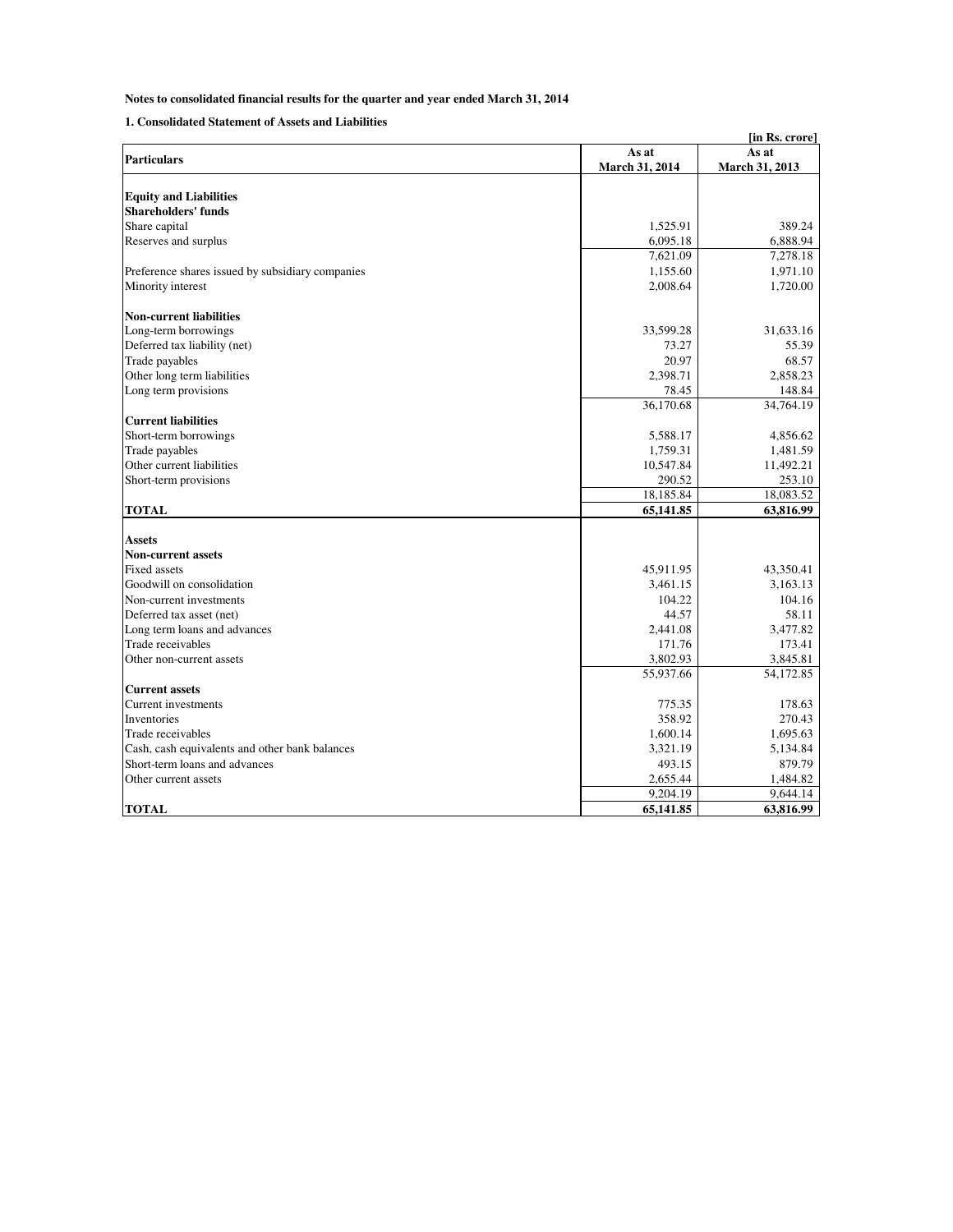## **2. Consolidation and Segment Reporting**

- a. GMR Infrastructure Limited ('the Company' or 'GIL') carries on its business through various subsidiaries, jointly controlled entities and associates (hereinafter referred to as 'the Group'), being special purpose vehicles exclusively formed to build and operate various infrastructure projects. The consolidated results have been prepared in accordance with the principles and procedures as set out in the Accounting Standard ('AS') - 21 on 'Consolidated Financial Statements', AS – 23 on 'Accounting for Investments in Associates in Consolidated Financial Statements' and AS – 27 on 'Financial Reporting of Interests in Joint Ventures'.
- b. The segment reporting of the Group has been prepared in accordance with AS 17 on Segment Reporting.

The business segments of the Group comprise of the following:

| <b>Segment</b>  | <b>Description of Activity</b>                                         |
|-----------------|------------------------------------------------------------------------|
| <b>Airports</b> | Development and operation of airports                                  |
| <b>Power</b>    | Generation of power, mining and exploration and provision of related   |
|                 | services                                                               |
| <b>Roads</b>    | Development and operation of roadways                                  |
| <b>EPC</b>      | Handling of engineering, procurement and construction solutions in the |
|                 | infrastructure sector                                                  |
| <b>Others</b>   | Urban infrastructure and other residual activities                     |

- c. Investors can view the standalone results of the Company on the Company's website www.gmrgroup.in or on the websites of BSE (www.bseindia.com) or NSE (www.nse-india.com).
- 3. During the year ended March 31, 2014, the Company along with its subsidiaries GMR Infrastructure (Global) Limited and GMR Infrastructure Overseas Limited has entered into a definitive agreement ('SPA') with Malaysia Airports MSC Sdn Bhd for sale of their 40% equity stake in their jointly controlled entities Istanbul Sabiha Gokcen Uluslararasi Havalimani Yatirim Yapim Ve Isletme Anonim Sirketi ('ISG') and LGM Havalimani Isletmeleri Ticaret Ve Turizm Anonim Sirketi ('LGM') for a purchase consideration of Euro 20.90 crore (net of equity gap adjustment of Euro 1.60 crore and subject to debt and other working capital adjustments, which are currently under finalisation). The management based on its internal assessment and a legal opinion is of the view that all "Conditions Precedent" were either fulfilled or waived or agreed to be not applicable as at March 31, 2014 except for the buyer to obtain approval from Bank Negara Malaysia which was obtained on April 3, 2014 and subsequently after receipt of the consideration, the shares were transferred to the buyer on April 30, 2014, In view of which, the Group has recognized the profit on the sale of its investment in ISG (net of cost incurred towards sale of shares) of Rs. 1,658.93 crore, which has been disclosed as an exceptional item in the consolidated financial results for the year ended March 31, 2014. The statutory auditors of the Company have modified their Audit Report in this regard.

The details of the results of ISG consolidated till quarter ended March 31, 2014 are as follows:

|                                                                   |                                              |                                                        |                                              |                                        | (in Rs. crore)                         |
|-------------------------------------------------------------------|----------------------------------------------|--------------------------------------------------------|----------------------------------------------|----------------------------------------|----------------------------------------|
|                                                                   | <b>Quarter</b><br>ended<br>March 31,<br>2014 | <b>Ouarter</b><br>ended<br><b>December</b><br>31, 2013 | <b>Quarter</b><br>ended<br>March 31,<br>2013 | <b>Year ended</b><br>March 31,<br>2014 | <b>Year ended</b><br>March 31,<br>2013 |
| Total income                                                      | 157.97                                       | 193.11                                                 | 151.69                                       | 674.10                                 | 762.98                                 |
| (before)<br>after<br>Loss<br>tax<br>consolidation<br>adjustments) | (14.54)                                      | (43.21)                                                | (47.21)                                      | (70.23)                                | (123.33)                               |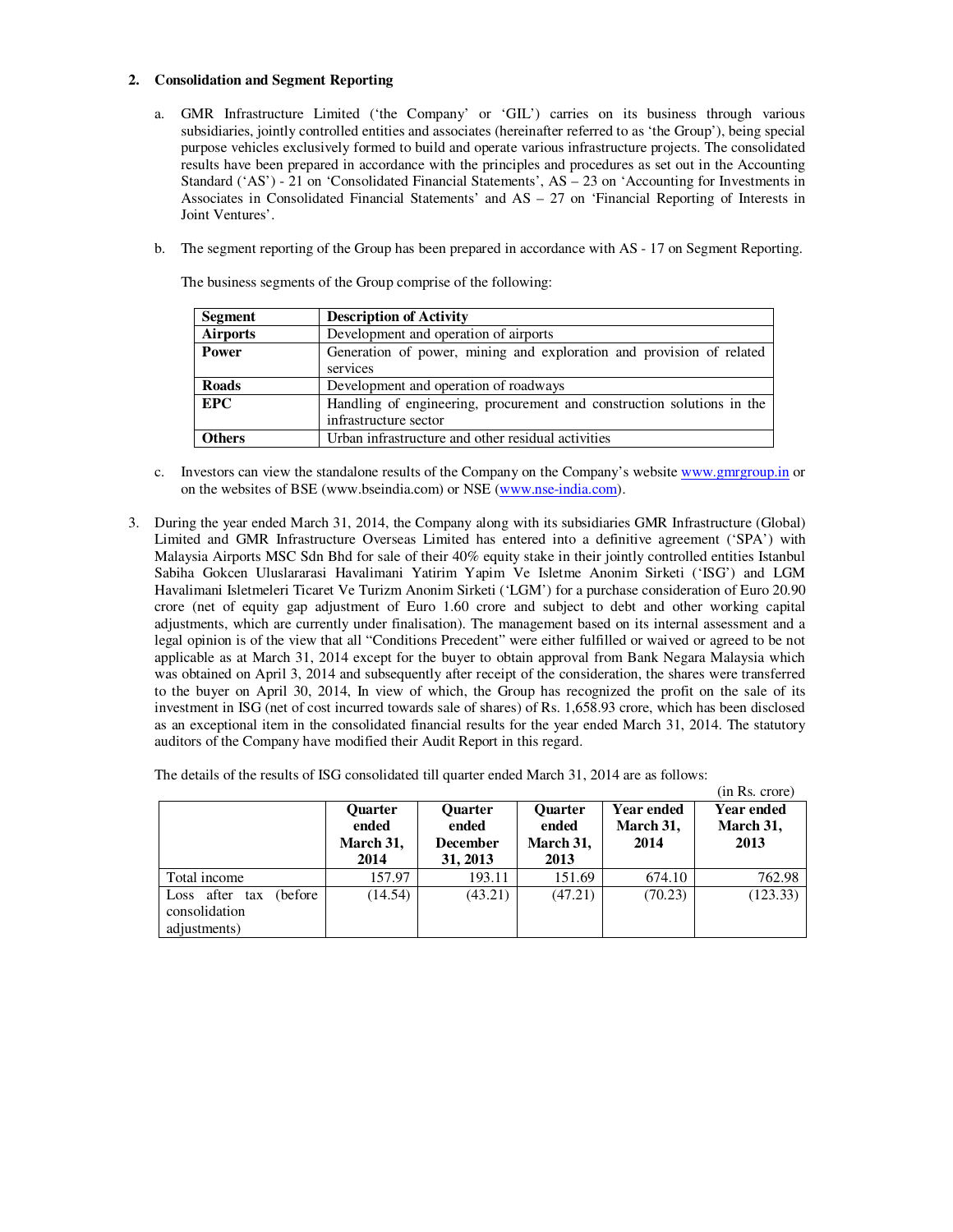The details of the results of LGM consolidated till quarter ended March 31, 2014 are as follows:

|                                                                                      | <b>Ouarter</b><br>ended<br>March 31,<br>2014 | <b>Ouarter</b><br>ended<br><b>December</b><br>31, 2013 | <b>Quarter</b><br>ended<br>March 31,<br>2013 | <b>Year ended</b><br>March 31,<br>2014 | Year ended<br>March 31,<br>2013 |
|--------------------------------------------------------------------------------------|----------------------------------------------|--------------------------------------------------------|----------------------------------------------|----------------------------------------|---------------------------------|
| (in Rs. crore)                                                                       |                                              |                                                        |                                              |                                        |                                 |
| Total income                                                                         | 18.72                                        | 15.68                                                  | 15.46                                        | 70.13                                  | 59.04                           |
| Profit/<br>after tax<br>$(\text{loss})$<br>consolidation<br>(before)<br>adjustments) | (2.55)                                       | 0.04                                                   | 2.40                                         | (2.30)                                 | 2.92                            |

The details of the results of Istanbul Sabiha Gokcen Uluslararasi Havalimani Yer Hizmetleri consolidated till quarter ended March 31, 2014 are as follows:

|                                                                                |                                              |                                                        |                                              |                                        | (in Rs. crore)                         |
|--------------------------------------------------------------------------------|----------------------------------------------|--------------------------------------------------------|----------------------------------------------|----------------------------------------|----------------------------------------|
|                                                                                | <b>Ouarter</b><br>ended<br>March 31,<br>2014 | <b>Ouarter</b><br>ended<br><b>December</b><br>31, 2013 | <b>Ouarter</b><br>ended<br>March 31,<br>2013 | <b>Year ended</b><br>March 31,<br>2014 | <b>Year ended</b><br>March 31,<br>2013 |
| Total income                                                                   |                                              | $\overline{\phantom{a}}$                               | 0.07                                         | $\overline{\phantom{a}}$               | 7.22                                   |
| Profit/<br>(loss)<br>after<br>tax<br>consolidation<br>(before)<br>adjustments) | (0.37)                                       | 2.57                                                   | (0.71)                                       | 3.54                                   | (15.95)                                |

- 4. The Group has an investment of Rs. 357.35 crore (including loans of Rs. 117.76 crore and investment in equity / preference shares of Rs. 239.59 crore made by the Company and its subsidiaries) in GMR Ambala Chandigarh Expressways Private Limited ('GACEPL'), a subsidiary of the Company as at March 31, 2014. GACEPL has been incurring losses since the commencement of commercial operations. The management of the Group believes that these losses are primarily attributable to the loss of revenue arising as a result of diversion of partial traffic on parallel roads. The matter is currently under arbitration and the arbitration tribunal has passed an interim order staying the payment of negative grant which was due during the year ended March 31, 2014. Based on an internal assessment and a legal opinion, the management of the Group is confident that it will be able to claim compensation from relevant authorities for the loss it has suffered due to such diversion of traffic and accordingly, the carrying value of net assets of Rs. 224.45 crore (after providing for losses till date of Rs.132.90 crore) as regards investment in GACEPL as at March 31, 2014 is appropriate. The statutory auditors of the Company have drawn an Emphasis of Matter in their Audit Report in this regard.
- 5. a) GMR Male International Airport Private Limited ('GMIAL'), a subsidiary of the Company, entered into an agreement on June 28, 2010 with Maldives Airports Company Limited ('MACL') and Ministry of Finance and Treasury ('MoFT'), Republic of Maldives for the Rehabilitation, Expansion, Modernization, Operation and Maintenance of Male International Airport ('MIA') for a period of 25 years ('the Concession Agreement'). On November 27, 2012, MACL and MoFT issued notices to GMIAL stating that the concession agreement was void ab initio and that neither MoFT nor MACL had authority under the laws of Maldives to enter into the agreement. It was also stated that MACL would take over the possession and control of MIA within 7 days of the said letter.

Though GMIAL denied that the contract was void ab initio, MACL took over the possession and control of the MIA and GMIAL vacated the airport effective December 8, 2012. This has resulted in the GMIAL's principal activity becoming impossible from the date of takeover. The matter is currently under arbitration and the procedural meeting was held on April 10, 2013. On March 15, 2014, Government of Maldives ('GoM') and MACL have served a case summary which sets out a new case that the claimants wish to advance at trial and amended pleadings have been received on March 24, 2014. Subsequent to March 31, 2014, the hearings of liability issues have taken place from April 10, 2014 to April 16, 2014 and the tribunal has not specified any timescales to produce any award. GMIAL is in the process of seeking remedies under the aforesaid concession agreement and the outcome of the arbitration is uncertain as at March 31, 2014. In view of the aforesaid matter, GMIAL continues to reflect assets amounting to Rs. 1,431.50 crore (USD 23.66 crore) including claim recoverable of Rs. 1,062.90 crore (USD 17.57 crore) at their carrying values as at March 31, 2014, net of assets written off of Rs. 202.61 crore during the year ended March 31, 2013. Such assets write off was disclosed as an exceptional item in the financial results of the Group for the quarter and year ended March 31, 2013. GMIAL's ability to continue its future business operations and consequential impact on net assets / guarantees given by the Company and GIML is solely dependent on the outcome of arbitration and / or a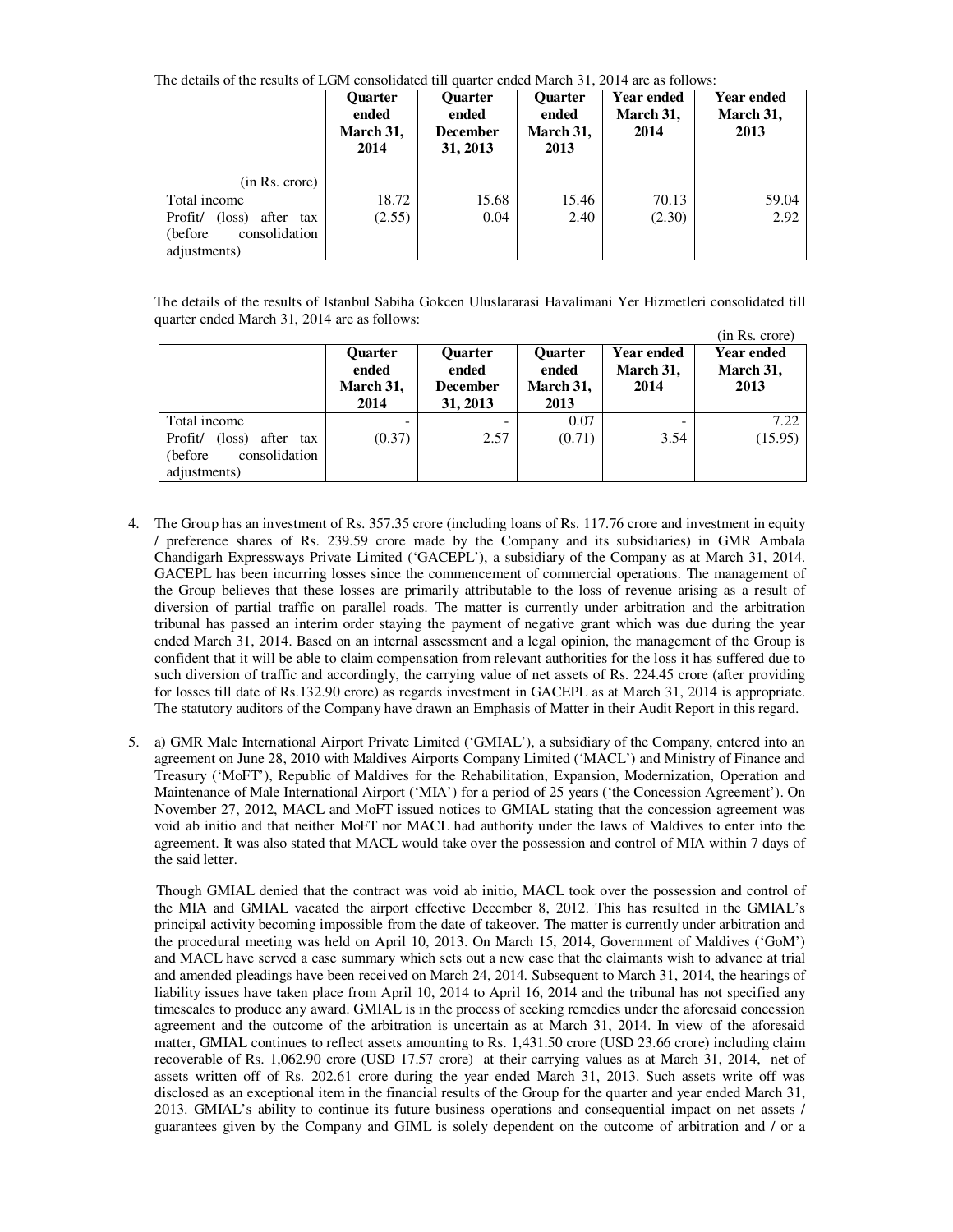negotiated settlement. However financial statements of GMIAL as at and for the year ended March 31, 2014 have been prepared and accordingly consolidated on a going concern basis.

Further, GMIAL has executed work construction contracts with GADL International Limited ('GADLIL') and other service providers for rehabilitation, expansion, modernization of MIA. Pursuant to the aforesaid takeover of airport, GMIAL has terminated the contracts with GADLIL and these service providers. As per the terms of contracts, in the event of discontinuation of construction, GMIAL is required to pay termination payment to the service providers. GMIAL has received claims of around USD 8.00 crore as at March 31, 2014 from GADLIL and other service providers. However, no such claims relating to the termination of contracts have been recognised as at March 31, 2014 since the amounts payable are not certain.

Based on an internal assessment and a legal opinion obtained by GMIAL, the management of the Group is confident of proving that the concession agreement was not void ab initio and that GMIAL would be entitled for compensation under the concession agreement atleast to the extent of the carrying value of the assets taken over by the GoM / MACL and the subsequent expenditure incurred by GMIAL and accordingly, the accompanying consolidated financial results of the Group do not include any adjustments that might result from the outcome of this uncertainty.

The results of GMIAL do not reflect results of the airport operations post December 7, 2012. The details of its results consolidated till quarter ended March 31, 2014 are as follows:  $\overline{c}$ . p.

|                                                                                                | <b>Ouarter</b><br>ended<br>March 31,<br>2014 | <b>Ouarter</b><br>ended<br><b>December</b><br>31, 2013 | <b>Quarter</b><br>ended<br><b>March</b><br>31, 2013 | Year ended<br>March 31,<br>2014 | (III KS. CIOIE)<br>Year ended<br>March 31,<br>2013 |
|------------------------------------------------------------------------------------------------|----------------------------------------------|--------------------------------------------------------|-----------------------------------------------------|---------------------------------|----------------------------------------------------|
| Total income                                                                                   | 0.07                                         | 0.14                                                   | ۰                                                   | 1.51                            | 978.35                                             |
| Profit/ (loss) after tax and<br>interest<br>(before)<br>minority<br>consolidation adjustments) | (91.48)                                      | (15.27)                                                | (136.26)                                            | (132.86)                        | (57.35)                                            |

5. b) GADLIL, a subsidiary of the Company, is re-registered in the Republic of Maldives for upgrading of existing terminal and construction of new terminal at the MIA. As per the work construction contract dated October 25, 2010 entered into with GMIAL, the expected substantial completion date of the construction was July 01, 2014, and GADLIL's registration in the Republic of Maldives is valid till December 31, 2016. However, pursuant to the takeover of MIA by MACL, GMIAL has terminated the work construction contract with GADLIL on December 10, 2012. These conditions indicate the existence of a material uncertainty about the going concern of GADLIL which is fully dependent on the outcome of the arbitration process between GMIAL and GoM and MACL. However, the financial statements of GADLIL as at and for the year ended March 31, 2014 have been prepared and accordingly consolidated on a going concern basis.

The statutory auditors of the Company have modified their Audit Report as regards Para 5(a) and 5(b) above.

6. GMR Kishangarh Udaipur Ahmedabad Expressways Limited, a subsidiary of the Company ('GKUAEL'), had entered into a Concession Agreement with National Highways Authority of India ('NHAI') on November 30, 2011 for six laning of Kishangarh-Udaipur-Ahmedabad section of National Highways 79A, 79, 76 and 8. Pursuant to non-fulfillment of mandatory 'Conditions Precedent' specified under the Concession Agreement within the due date, GKUAEL has issued a notice to NHAI dated December 21, 2012 of its intention to terminate the Concession Agreement. In response, NHAI vide their letter dated January 1, 2013 termed the notice not maintainable both in law and in facts. Further, NHAI in their letter dated January 17, 2013 to GKUAEL had also indicated of making good the alleged defaults of NHAI within the cure period of 90 days. Further, the management of the Group has submitted the proposal for the continuance of the project subject to certain modifications in the financial and other terms in the Concession Agreement and is confident of obtaining approval of these modifications by NHAI.

The Company along with its subsidiary has made an investment of Rs. 724.43 crore in GKUAEL (including loans of Rs. 24.43 crore and investment in equity shares of Rs. 700.00 crore made by the Company and its subsidiaries), which is primarily utilised towards payment of capital advance of Rs. 590.00 crore to its EPC contractors and Rs. 124.42 crore (including Rs. 2.07 crore during the quarter ended March 31, 2014) towards indirect expenditure attributable to the project and borrowing costs ('project expenses'). The management of the Group is confident of recovering the aforesaid capital advance and does not anticipate any compensation to be payable to NHAI in view of the aforesaid dispute and continue to carry such project expenses as capital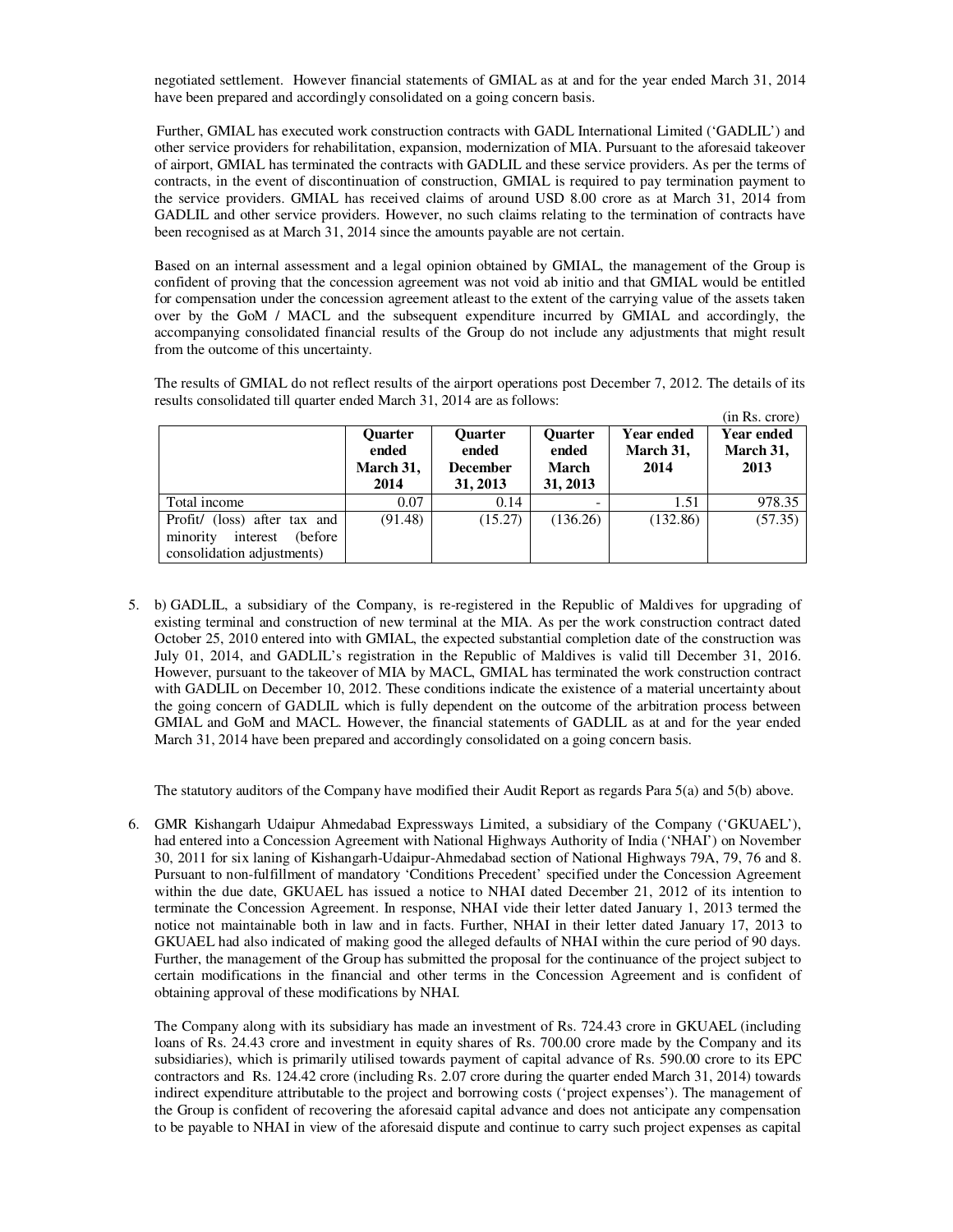work in progress pending satisfactory resolution of the matter. The statutory auditors of the Company have modified their Audit Report in this regard.

7. GMR Energy Limited ('GEL'), a subsidiary of the Company had entered into a Power Purchase Agreement ('PPA') with Karnataka Power Transmission Corporation Limited for supply of energy during the period December 15, 1997 to July 7, 2008. GEL had a Fuel Supply Agreement ('FSA') with a fuel supplier towards purchase of Naptha for generation of electricity during the aforementioned period. The FSA provided for payment of liquidated damages to the fuel supplier in the event that there was a shortfall in the purchase of the annual guaranteed quantity.

During the year ended March 31, 2013, GEL received a notice for Good Faith Negotiation under erstwhile FSA entered into between GEL and the fuel supplier with respect to dispute regarding liquidated damages amounting to Rs. 296.16 crore along with an interest of Rs. 5.55 crore towards failure of GEL to purchase the annual guaranteed quantity for the period from November 21, 2001 to June 6, 2008. GEL vide its letter dated October 31, 2012 had disputed the demand from the fuel supplier towards the aforementioned damages.

Further, GEL received a notice of arbitration from the fuel supplier's legal representative requesting the appointment of arbitrator for the dispute resolution which has been disputed by GEL in their reply dated February 15, 2013.

During the year ended March 31, 2014, the fuel supplier has filed a petition in the Hon'ble High Court of Karnataka seeking appointment of a sole arbitrator for the resolution of the dispute. GEL has filed its reply on January 8, 2014 and the final outcome of the arbitration is pending conclusion. However based on its internal assessment and a legal opinion, the management of the Group is confident that the claim of the fuel supplier towards such liquidated damages is not tenable and accordingly no adjustments have been made to these consolidated financial results of the Group and claim from the fuel supplier has been considered as a contingent liability as at March 31, 2014.

8. GMR Power Corporation Limited ('GPCL'), a subsidiary of the Company, approached Tamil Nadu Electricity Regulatory Commission ('TNERC') to resolve the claims / counterclaims arising out of the PPA and Land Lease Agreement ('LLA') in respect of the dues recoverable from Tamil Nadu Generation and Distribution Corporation Limited ('TAGENDCO') (formerly known as Tamil Nadu Electricity Board 'TNEB') on account of sale of energy including reimbursement towards interest on working capital, Minimum Alternate Tax ('MAT'), rebate, start/ stop charges and payment of land lease rentals to TAGENDCO. GPCL had received a favourable Order from TNERC on April 16, 2010 and in pursuance of the Order, GPCL had filed its claim on April 30, 2010 amounting to Rs. 481.68 crore and recognised Rs. 79.55 crore as income in the books of account.

TAGENDCO filed a petition against TNERC Order in Appellate Tribunal for Electricity ('APTEL'). In terms of an interim Order on November 19, 2010 from APTEL, TAGENDCO deposited Rs. 537.00 crore including interest on delayed payment of the claim amount. APTEL vide its Order dated February 28, 2012, upheld the claim of GPCL and further directed GPCL to verify and pay counter claims of TAGENDCO in respect of the benefits earned if any, by GPCL with regard to the delayed payment towards fuel supply that are not as per the terms of the FSA. GPCL has appealed to the Hon'ble Supreme Court in Civil Appeals seeking certain interim relief with respect to the benefits pointed out by APTEL on credit period of Fuel Supplies in terms of the FSA. The legal counsel handling the matter has confirmed that on April 24, 2014, the Hon'ble Supreme Court has disposed off the appeal of TAGENDCO and directed GPCL and TAGENDCO to file their respective claim / account statement before TNERC within one month for adjudication. GPCL is yet to receive the certified copy of the Order dated April 24, 2014, on the subject matter for its perusal and further action. The management does not expect any cash outflow in this regard.

GPCL is availing tax holiday under Section 80IA of the Income Tax Act, 1961 ('IT Act') in respect of its income from power generation. Considering that the substantial amount, though under protest, has been received by GPCL, based on an expert opinion, GPCL has offered the claims upto March 31, 2013 as income in its tax returns and has claimed the deduction as available under Section 80IA of the IT Act.

However, in accordance with the Group's accounting policy, pending acceptance of claims by TAGENDCO and pending adjudication of petition before the Hon'ble Supreme Court, the Group has not recognised such balance claim in the books of account.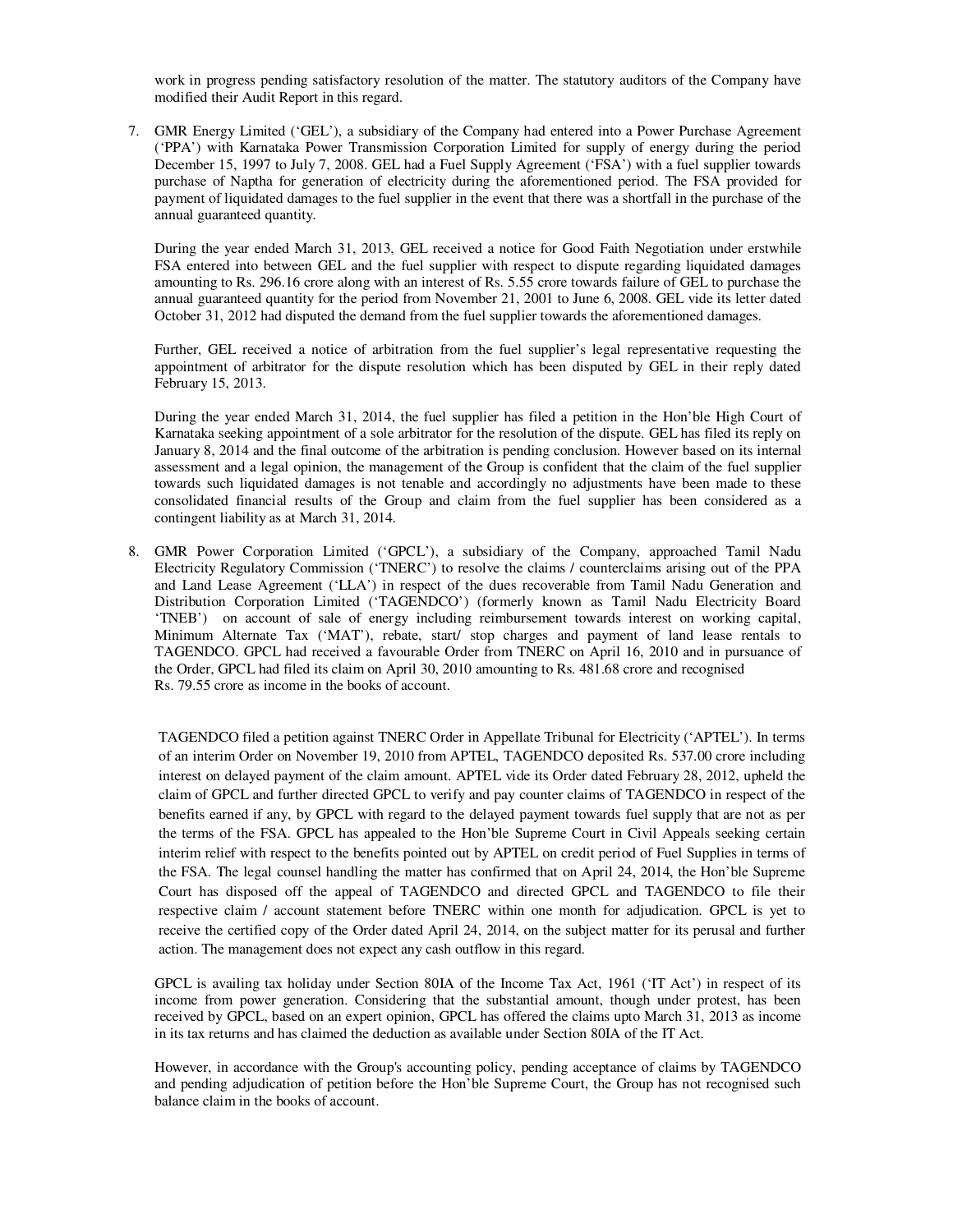In accordance with the above, the amount received towards the above mentioned claims after the date of Order is being disclosed as advance from the customer in the books of account. Further, GPCL has been legally advised that in view of the appeal filed by TAGENDCO against the Order of APTEL in Hon'ble Supreme Court, the entire matter is now subjudice and has not attained the finality. The statutory auditors of the Company have drawn an Emphasis of Matter in their Audit Report in this regard.

- 9. The PPA entered into by GPCL with TAGENDCO on September 12, 1996 has expired on February 14, 2014 and the same was extended for a period of one year from February 15, 2014 with revised commercial terms and conditions. However, TAGENDCO has filed petition before TNERC for approval of Tariff. GPCL is recognising the income on a provisional basis from February 15, 2014 based on the revised commercial terms pending approval of TNERC.
- 10. a. The Group is engaged in the business of generation and sale of electrical energy from its two gas based power plants of 220MW and 387.63MW situated at Kakinada and Vemagiri respectively. Further, the Group has investments in a subsidiary, GMR Rajahmundry Energy Limited ('GREL') which is constructing a gas based power plant. In view of lower supplies / availability of natural gas to the power generating companies in India, the Group is facing shortage of natural gas supply and delays in securing gas linkages. As a result, GEL and GMR Vemagiri Power Generation Limited ('GVPGL') have not generated and sold electrical energy since April 2013 and May 2013 respectively and have been incurring losses on account of the aforesaid shortage of natural gas supply, thereby resulting in erosion of networth and usage of short term funds for long term purposes. The Gas Sales and Purchase Agreements ('GSPA') for supply of natural gas in GEL and GVPGL expired on March 31, 2014 and the Group is in the process of renewal of the same. GREL has not yet commenced commercial operations pending linkages of natural gas supply. The Group is actively pursuing / making representations with various government authorities to secure the natural gas linkage / supply as the natural gas supplies from KG D6 basin have dropped significantly from September 2011 onwards. The Group, for its 768 MW gas based power plant, which is under construction at Rajahmundry, has applied for allocation of gas and Ministry of Petroleum and Natural Gas ('MoPNG') is yet to allocate the gas linkage. The consortium of lenders have approved the reschedulement of Commercial Operations Date ('COD') of the plant under construction to April 1, 2014 and repayment of project loans. GREL has sought further extension of COD and repayment of project loans with the consortium of lenders in the absence of gas linkage. The Group and the Association of Power Producers are closely monitoring the macro situation and are evaluating various approaches / alternatives to deal with the situation and the management of the Group is confident that the Government of India ('GoI') would take necessary steps / initiatives in this regard to improve the situation regarding availability of natural gas from alternate sources in the foreseeable future. Despite the aforementioned reasons, based on business plan and valuation assessment, the management of the Group is confident that GEL and GVPGL will be able to generate sufficient profits in future years, GREL will get an extension of the COD as stated aforesaid and these gas based power generating companies would meet their financial obligations as they arise. The management of the Group considers that the going concern assumption and the carrying value of the net assets of the aforesaid entities as at March 31, 2014 is appropriate and these consolidated financial results of the Group do not include any adjustments that might result from the outcome of this uncertainty. In the meantime, the Company has committed to provide necessary financial support to these companies as they may require for continuance of their normal business operations. The statutory auditors of the Company have drawn an Emphasis of Matter in their Audit Report in this regard.

b. In respect of plant under construction at Rajahmundry, pending securing supply of requisite natural gas, the Group has put on hold the active construction work of the plant. The management of the Group believes that the indirect expenditure attributable to the construction of the project and borrowing costs incurred during the period of uncertainty around securing gas supplies qualifies for capitalisation under paragraphs 9.3 and 9.4 of AS -10 and paragraphs 18 and 19 of AS -16. The subsidiary company setting up the plant has approached the Ministry of Corporate Affairs seeking clarification / relaxation on applicability of the aforementioned paragraphs to the gas availability situation referred in 10(a) above. The management of the Group is confident of obtaining necessary clarification / relaxation allowing such capitalisation. Pending receipt of requisite clarification / relaxation, the Group has capitalised aforesaid expenses amounting to Rs. 101.54 crore and Rs. 679.95 crore for the quarter ended March 31, 2014 and cumulatively upto March 31, 2014 respectively towards cost of the plant under construction. The statutory auditors of the Company have modified their Audit Report in this regard.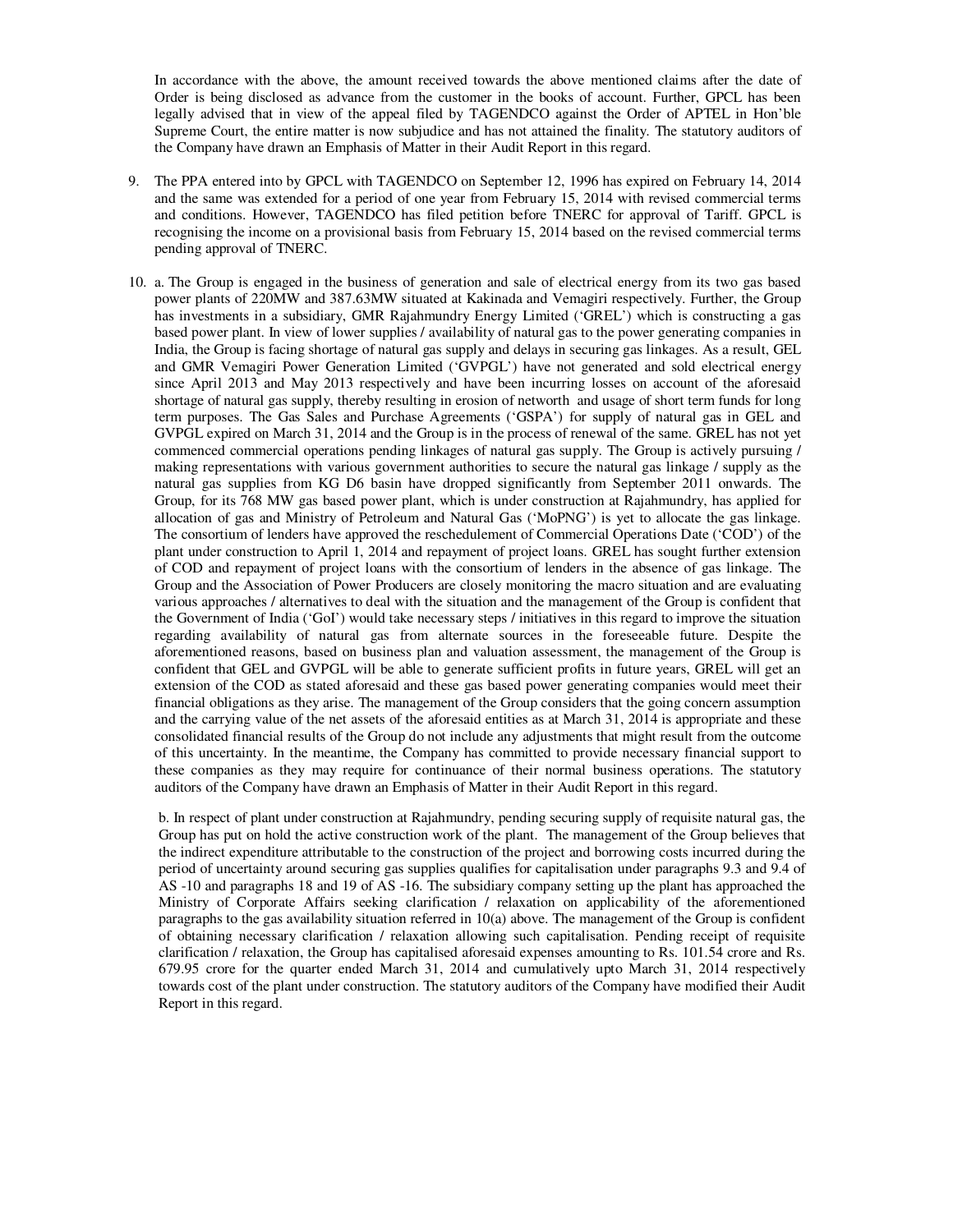- 11. As at March 31, 2014, the Group has an investment of Rs. 2.44 crore in the equity shares of Rampia Coal Mine and Energy Private Limited ('RCMEPL') and has provided bank guarantees of Rs. 22.18 crore on behalf of RCMEPL to the Ministry of Coal ('MoC'). MoC vide its letter dated January 15, 2014 asked the allocatees of 61 coal blocks including RCMEPL to obtain certain necessary approvals within the stipulated time specified in the letter and indicated that the absence of obtaining such approvals would result in deallocation of these coal blocks. RCMEPL has filed a writ petition in the Hon'ble High Court of Delhi, New Delhi against Union of India whereby RCMEPL has requested the Hon'ble High Court to quash the letter by MoC dated January 15, 2014 and direct the State Government of Orissa to expedite the grant of requisite approvals. The Hon'ble High Court has passed an interim order maintaining status quo of the block. MoC vide their letter dated February 17, 2014 to the joint venture partners of RCMEPL has indicated that the Inter Ministerial Group has recommended de-allocation of the said blocks which have been accepted by MoC, but further action is put on hold in view of the interim order of the Hon'ble High Court. The management of the Group based on the filed writ petition and its internal assessment is of the view that the reasons for delay in obtaining the said approvals were beyond the control of RCMEPL, that it would obtain the necessary approvals in the foreseeable future and the aforesaid de-allocation of coal blocks by MoC is not tenable. Accordingly, no adjustments have been made in these consolidated financial results of the Group in this regard.
- 12. The Group has an investment of Rs. 167.94 crore and has given a loan of Rs. 222.15 crore to Homeland Energy Group Limited ('HEGL'), a subsidiary of the Company. During the year ended March 31, 2013, the Group had entered into agreements for divestment of the key coal mines held by certain subsidiaries and jointly controlled entities of HEGL, subject to obtaining necessary approvals. Based on the realisable value of these mines, pursuant to the proposed divestment, during the year ended March 31, 2013, the Group had made an impairment provision of Rs. 251.37 crore towards the carrying value of the net assets of HEGL (including goodwill on consolidation of Rs. 98.71 crore), which was disclosed as an exceptional item in the consolidated financial results for the quarter and year ended March 31, 2013.

During the year ended March 31, 2014, the sale transaction has been completed for the coal mines of HEGL after obtaining the requisite approvals and the Group has realised a profit of Rs. 37.02 crore on sale of one of such mines, which has been disclosed as an 'exceptional item' in these consolidated financial results. On account of the disposal of the shares in the entities having the abovementioned mining rights, the Group has recognised foreign exchange gain (inclusive of Foreign Currency Translation Reserve) of Rs. 63.52 crore for the quarter and year ended March 31, 2014, which has been disclosed as an 'exceptional item' in these consolidated financial results.

The management of the Group is confident that the carrying value of balance net assets as at March 31, 2014 in HEGL is appropriate.

| The details of the results of HEGL consolidated till quarter ended March 31, 2014 are as follows: |
|---------------------------------------------------------------------------------------------------|
|---------------------------------------------------------------------------------------------------|

|                                  |                |                 |                |                   | (in Rs. crore) |
|----------------------------------|----------------|-----------------|----------------|-------------------|----------------|
|                                  | <b>Ouarter</b> | <b>Ouarter</b>  | <b>Ouarter</b> | <b>Year ended</b> | Year           |
|                                  | ended          | ended           | ended          | March 31,         | ended          |
|                                  | March 31,      | <b>December</b> | March 31,      | 2014              | March 31,      |
|                                  | 2014           | 31, 2013        | 2013           |                   | 2013           |
| Total income                     | 51.39          | 0.29            | 9.29           | 89.27             | 103.57         |
| Profit/(loss) after tax and      | 79.75          | (7.95)          | (216.67)       | 64.12             | (259.22)       |
| interest<br>minority<br>(before) |                |                 |                |                   |                |
| consolidation adjustments)       |                |                 |                |                   |                |

13. During the year ended March 31, 2013, the Group had divested its 70% stake in GMR Energy Singapore Pte. Limited ('GESPL') to FPM Power Holding Limited and had realised a profit of Rs. 1,231.25 crore arising on such sale of shares, which was disclosed as an 'exceptional item' in the consolidated financial results of the Group for the quarter and year ended March 31, 2013. GESPL was developing a 800MW combined cycle gas turbine power plant in Jurong Island, Singapore. Further, the Company has provided a guarantee of Singapore Dollar ('SGD') 38.00 crore towards warranties as specified in the Share Purchase Agreement ('ShPA') and other ShPA transaction documents for a period till September 30, 2014 and in respect of tax claims, if any, the guarantee period is upto March 31, 2018.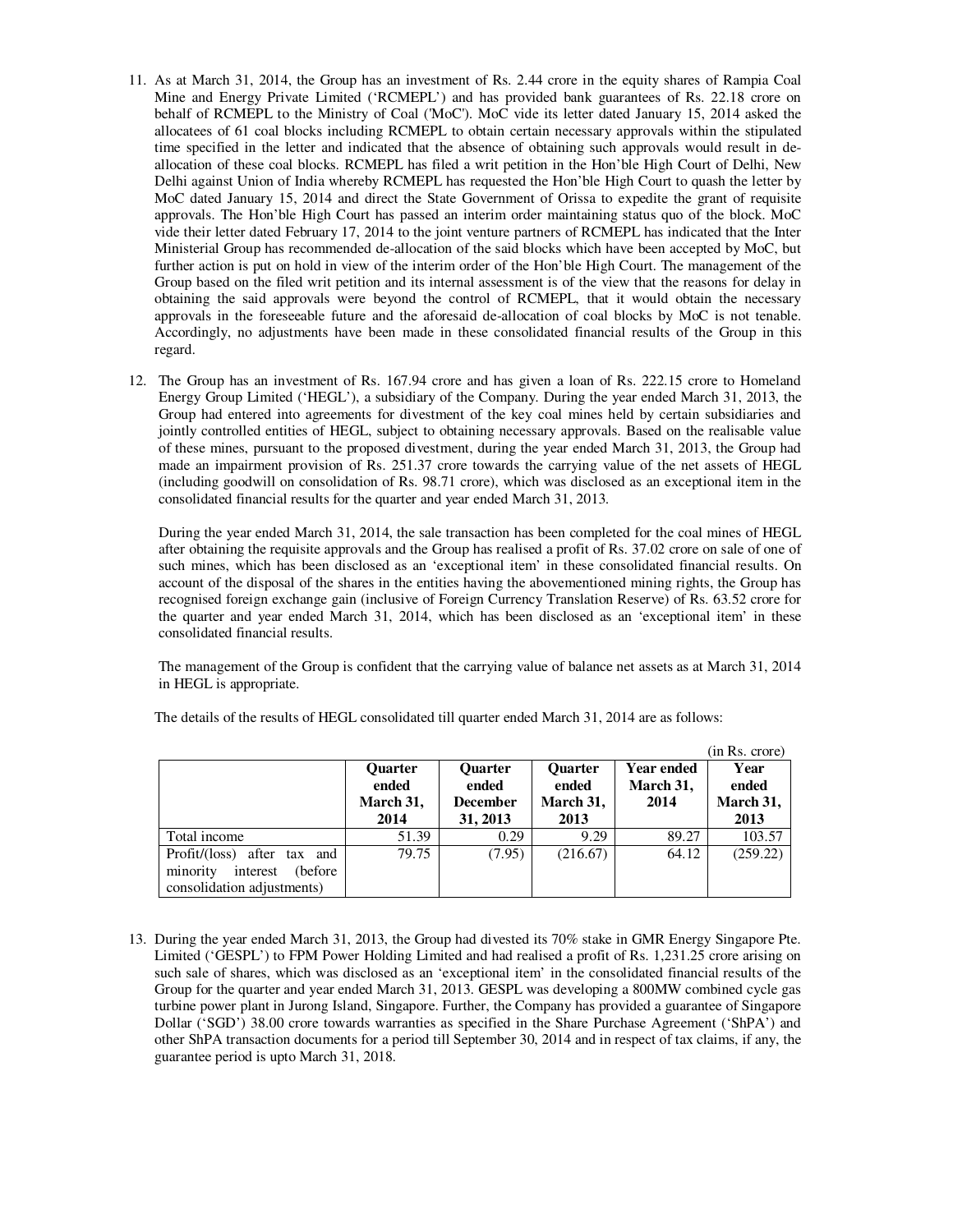The details of the results of GESPL consolidated till year ended March 31, 2013 are as follows:

|                                                              |                       | (in Rs. crore)        |
|--------------------------------------------------------------|-----------------------|-----------------------|
|                                                              | <b>Quarter ended</b>  | <b>Year ended</b>     |
|                                                              | <b>March 31, 2013</b> | <b>March 31, 2013</b> |
| Total income                                                 | Nil                   | Nil                   |
| Profit after tax and minority interest (before consolidation | 3.41                  | 4.49                  |
| adjustments)                                                 |                       |                       |

14. During the year ended March 31, 2013, the Group had entered into definitive sale agreements for divestment of 74% stake in GMR Jadcherla Expressways Private Limited ('GJEPL'), an erstwhile subsidiary of the Company to Macquarie SBI Infrastructure Investments Pte Limited and SBI Macquarie Infrastructure Trustee Limited. During the year ended March 31, 2014, the sale transaction has been completed and the Group has realised a profit of Rs. 55.08 crore on such sale of shares which has been disclosed as an 'exceptional item' in these consolidated financial results.

The Group has also entered into a definitive sale agreement for the balance 26% stake in GJEPL subject to obtaining regulatory approvals. As such, the Group has accounted for investment in such associate in accordance with AS – 13 'Accounting for Investments'.

| The details of the results of GJEPL consolidated till year ended March 31, 2013 are as follows: |  |
|-------------------------------------------------------------------------------------------------|--|
|-------------------------------------------------------------------------------------------------|--|

|                                                                                  | (in Rs. crore)                                |                                            |  |
|----------------------------------------------------------------------------------|-----------------------------------------------|--------------------------------------------|--|
|                                                                                  | <b>Quarter ended</b><br><b>March 31, 2013</b> | <b>Year ended</b><br><b>March 31, 2013</b> |  |
| Total income                                                                     | 17.31                                         | 66.75                                      |  |
| Profit after tax and minority interest<br>(before)<br>consolidation adjustments) | 0.27                                          | 2.09                                       |  |

15. During the year ended March 31, 2014, the Group has divested 74% of its stake in GMR Ulundurpet Expressways Private Limited ('GUEPL'), an erstwhile subsidiary of the Company to India Infrastructure Fund and realised a profit of Rs. 14.65 crore on such divestment, which has been disclosed as an 'exceptional item' in these consolidated financial results. Further, as at March 31, 2014, the Group has provided a loan of Rs.74.43 crore to GUEPL carrying an interest rate of 0.01% p.a. The loan is repayable by January 22, 2027.

The details of the results of GUEPL consolidated till quarter ended March 31, 2014 are as follows:

|                                    |                |                 |                |           | (in Rs. crore)    |
|------------------------------------|----------------|-----------------|----------------|-----------|-------------------|
|                                    | <b>Ouarter</b> | <b>Ouarter</b>  | <b>Ouarter</b> | Year      | <b>Year ended</b> |
|                                    | ended          | ended           | ended          | ended     | March 31,         |
|                                    | March 31,      | <b>December</b> | March 31,      | March 31, | 2013              |
|                                    | 2014           | 31, 2013        | 2013           | 2014      |                   |
| Total income                       | 12.60          | 23.00           | 23.23          | 83.37     | 88.70             |
| Profit/<br>(loss) after<br>tax and | 0.90           | 1.26            | (3.01)         | 3.07      | (8.26)            |
| minority<br>(before)<br>interest   |                |                 |                |           |                   |
| consolidation adjustments)         |                |                 |                |           |                   |

- 16. GMR Kamalanga Energy Limited, a subsidiary of the Company has recognised Rs. 96.07 crore as revenue which has been billed on a provisional tariff basis in view of ' Tariff Determination Petition' and 'Tariff Review Petition' filed by the Company which are pending before Central Electricity Regulatory Commission ('CERC'), and Appellate Tribunal for Electricity ('APTEL').
- 17. During the quarter ended March 31, 2014, GMR Hotels and Resorts Limited ('GHRL'), a subsidiary of GMR Hyderabad International Airport Limited ('GHIAL'), has incurred net loss of Rs. 3.91 crore and has accumulated losses of Rs. 105.76 crore as at March 31, 2014, which has resulted in a substantial erosion of GHRL's net worth. Further, GHRL has incurred cash losses during the year ended March 31, 2014. The management of the Group expects that there would be a significant increase in the operations of GHRL that will lead to improved cash flows and long term sustainability. The Group has undertaken to provide such financial support as necessary, to enable GHRL to meet the operational requirements as they arise and to meet its liabilities as and when they fall due. Accordingly, these consolidated financial results do not include any adjustments relating to the recoverability and classification of carrying amount of assets or the amounts and classification of liabilities that may be necessary if GHRL were unable to continue as a going concern.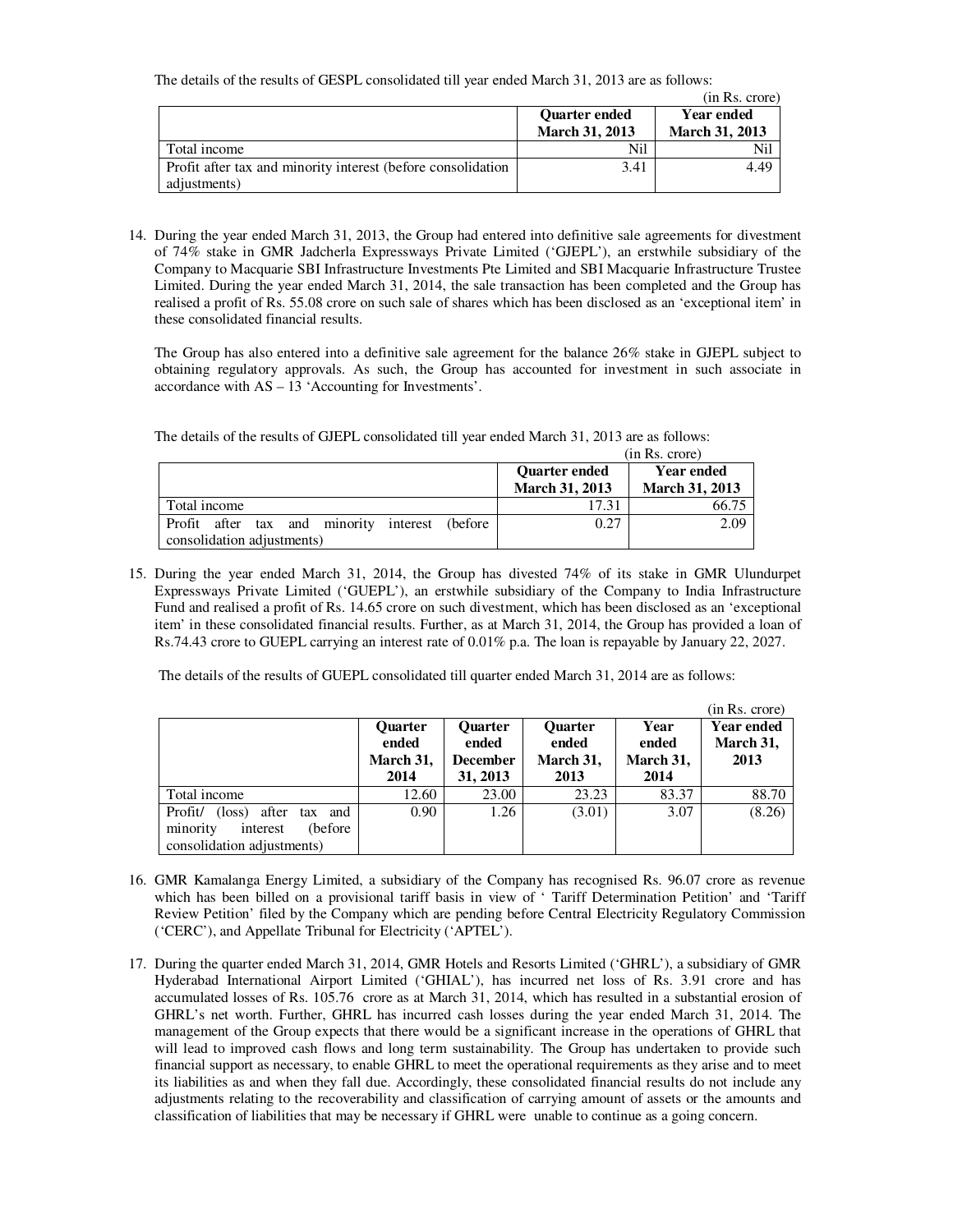- 18. During the quarter ended March 31, 2014, MAS GMR Aero Technic Limited ('MGATL'), a 50% jointly controlled entity of the Group (effective ownership interest of the Group is 30.60%), has incurred net loss of Rs. 14.53 crore and has accumulated losses of Rs. 226.46 crore as at March 31, 2014, which has resulted in erosion in entire net worth of MGATL. Further, MGATL has incurred cash losses during the year ended March 31, 2014. The management of the Group expects that there would be a significant increase in the operations of MGATL that will lead to improved cash flows and long term sustainability. The Group has undertaken to provide such financial support as necessary, to enable MGATL to meet the operational requirements as they arise and to meet its liabilities as and when they fall due. Accordingly, these consolidated financial results do not include any adjustments relating to the recoverability and classification of carrying amount of assets or the amounts and classification of liabilities that may be necessary if MGATL were unable to continue as a going concern.
- 19. During the year ended March 31, 2014, EMCO Energy Limited ('EMCO'), a subsidiary of the Company has incurred a net loss of Rs. 532.57 crore and has accumulated losses of Rs. 555.50 crore as at March 31, 2014, which has resulted in erosion of EMCO's entire net worth. EMCO has achieved the COD of Unit I in March 2013 and of Unit II in September 2013 and hence is in the stabilization phase of its operations. The management of the Group expects that the plant will generate sufficient profits in the future years in view of which the audited financial results of EMCO have been prepared on a going concern basis.
- 20. During the quarter ended March 31, 2014, EMCO has recognized a deferred tax asset of Rs. 30.07 crore on its carry forward losses to the extent it is available for set-off from future taxable income before the commencement of the expected tax holiday period. The deferred tax asset on carry forward losses is accounted net of the deferred tax liability arising out of the difference between tax depreciation and depreciation/ amortization charged as per the books of account of EMCO and is restricted to the extent there is virtual certainty of taxable profits under the Income Tax Act, 1961 before the commencement of expected tax holiday period. The management of the Group believes that there is virtual certainty with convincing evidence of availability of such future taxable income in view of the power pricing mechanism in the PPAs entered into by EMCO with Maharashtra State Electricity Distribution Company Limited for 200MW capacity, with Union Territory of Dadra Nagar Haveli for 200 MW capacity, with GMR Energy Trading Limited for 150 MW capacity based on back-to-back power sale agreement with Tamil Nadu Generation and Distribution Corporation Limited and fuel linkage for full capacity of its plant. The management has recognized deferred tax asset / liability is respect of all the timing differences which have originated upto March 31, 2014 and are expected to reverse either before commencement of the expected tax holiday period or after the expiry of such holiday period.
- 21. The Group has an investment of Rs. 292.56 crore (USD 4.84 crore) including loan of Rs. 11.42 crore (USD 0.19 crore) in PT Dwikarya Sejati Utama ('PTDSU') (March 31, 2013: Rs. 239.48 crore (USD: 4.37 crore)). The Group acquired PTDSU for a consideration of USD 4.00 crore and a deferred consideration to be determined and paid on achievement of certain conditions as specified in the share purchase agreement. PT Duta Sarana Internusa ('PTDSI'), a step down subsidiary of PTDSU has pledged 60% shares of PT Barasentosa Lestari ('PTBSL') with the sellers of PTDSU. The achievement of aforementioned conditions for settlement of deferred consideration has been under dispute and the matter is under arbitration and PTDSI has initiated a civil suit seeking direction to the sellers of PTDSU not to act on the pledge agreement provided as security earlier. Pending finalisation of the aforesaid arbitration proceedings and determination of the deferred consideration, PTDSU has not made any adjustments in the financial statements in respect of such consideration. Further, the consolidated financial statements of PTDSU and its subsidiaries PTBSL and PTDSI as at March 31, 2014 have accumulated deficit of Rs. 23.55 crore (USD 0.47 crore) (March 31, 2013: Rs. 21.92 crore (USD 0.40 crore)). PTBSL, a coal property Company remains in the exploration phase and is consistently in need of capital injection for its exploration costs. The management of PTDSU has committed to provide financial support until PTBSL commences commercial operations and generates income on its own. The management of PTDSU is not aware of any material uncertainties that may cast significant doubt upon these entities ability to continue as a going concern and accordingly, the management of the Group believes that the carrying value of the net assets in PTDSU and its subsidiaries as at March 31, 2014 is appropriate.
- 22. The Comptroller and Auditor General of India ('CAG') had conducted the performance audit of Public Private Partnership ('PPP') project of Airport Authority of India ('AAI') at Delhi Airport, for the period 2006 to 2012. CAG has presented its report before the Rajya Sabha on August 17, 2012 wherein they have made certain observations on DIAL. The Public Accounts Committee (PAC), constituted by the Parliament of India, has examined the CAG report and submitted its observations and recommendations to Lok Sabha vide its ninety fourth report in February 2014. The management of the Group is of the opinion that the observations in the CAG report and the PAC report do not have any financial impact on the consolidated financial results of the Group for the quarter ended March 31, 2014.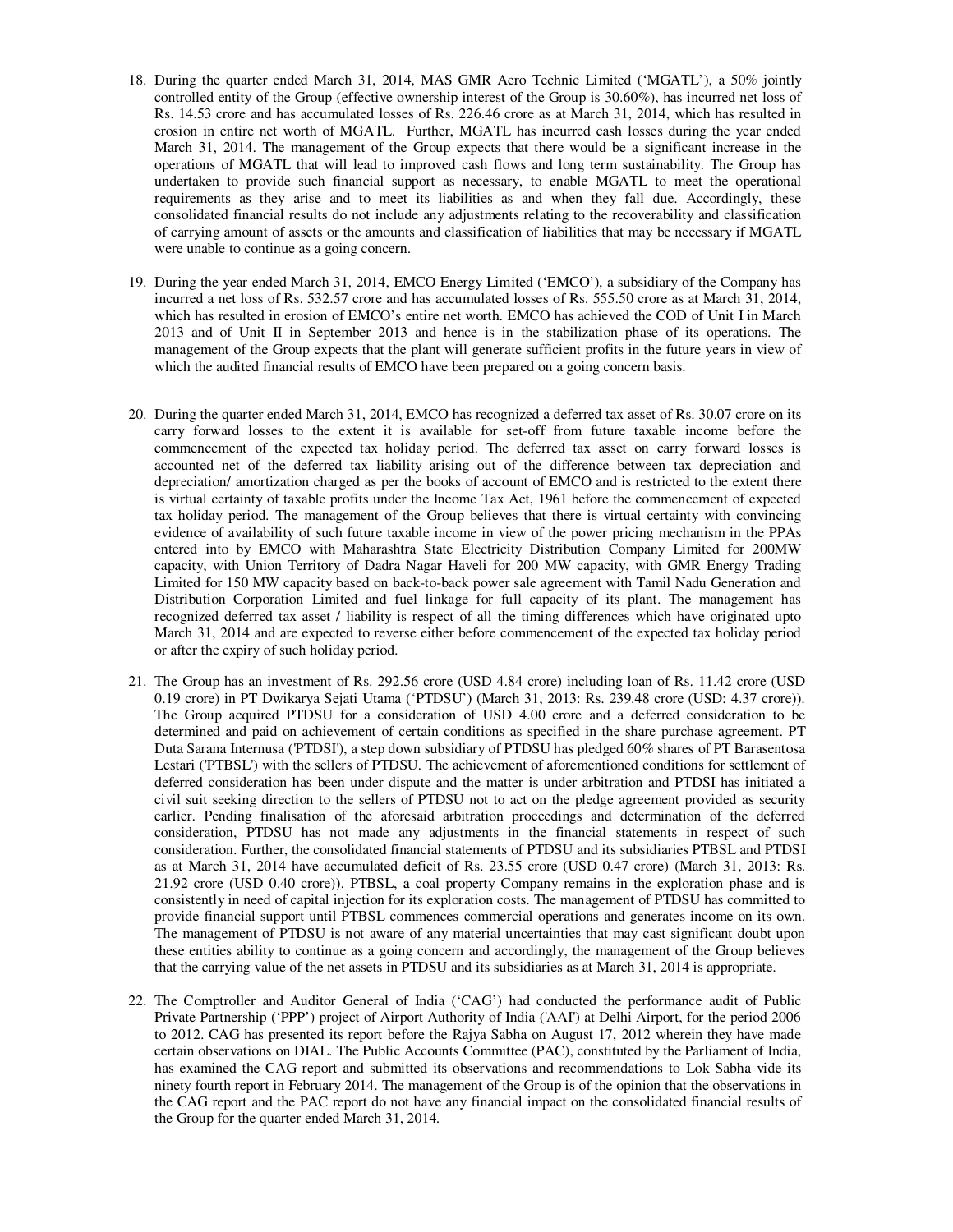- 23. A search under Section 132 of the Income tax Act, 1961 ('IT Act') was carried out at the premises of the Company and certain entities of the Group by the Income Tax Authorities on October 11, 2012, followed by search closure visits on various dates during the year ended March 31, 2013, to check the compliance with the provisions of the IT Act. The Income Tax Department has subsequently sought certain information / clarifications. The Group has not received any demand from the Income Tax Authorities. The management of the Group believes that it has complied with all the applicable provisions of the IT Act with respect to its operations.
- 24. The Company has given an interest free loan of Rs. 115.00 crore to Welfare Trust of GMR Infra Employees ('GWT') during the year ended March 31, 2011 for the purpose of an employee benefit scheme. GWT has utilised the proceeds of the loan received from the Company in the following manner and the position as at March 31, 2014 is:

|                                                                             | (in Rs. crore) |
|-----------------------------------------------------------------------------|----------------|
| Equity shares of the Company                                                | 101.55         |
| Equity shares of GMR Airports Limited ('GAL') (a subsidiary of the Company) |                |
| Others                                                                      |                |
| Total                                                                       | 115.00         |

Securities and Exchange Board of India ('SEBI') had issued Circular No. CIR/CFD/DIL/3-2013 dated January 17, 2013 prohibiting listed entities from framing any employee benefit scheme involving acquisition of own securities from the secondary market. SEBI had issued Circular No. CIR/CFD/POLICYCELL/14/2013 dated November 29, 2013 extending the date of compliance to June 30, 2014. The management of the Company submitted the details of the GWT to the stock exchanges and is in the process of complying with the requirements of the circular within the prescribed timelines. As per the Trust deed, GWT is constituted for undertaking employee benefit schemes and hence the Company has not consolidated the financial results of GWT in the standalone financial results of the Company.

- 25. As at March 31, 2014, GMR Infrastructure (Cyprus) Limited, a subsidiary of the Company, has fixed deposits of Rs. 832.78 crore with Eurobank, Cyprus. The Republic of Cyprus is presently facing economic difficulties. The management is of the view that inspite of such economic difficulties the amount held as fixed deposit with Eurobank is good for recovery though withdrawal of the amount from the Republic of Cyprus would be subject to restriction as may be imposed by the Central Bank of Cyprus.
- 26. The Group has an investment of Rs. 2,117.74 crore, including subordinate loan of Rs. 414.60 crore and interest accrued thereon in GMR Chhattisgarh Energy Limited ('GCHEPL'), a subsidiary of the Company as at March 31, 2014 and has also provided corporate / bank guarantee towards loan taken by GCHEPL from the project lenders. GCHEPL is in the advanced stage of construction of 1,370 MW coal based thermal power plant at Raipur district, Chhattisgarh and is expected to commence operations in the ensuing financial year. GCHEPL has obtained provisional Mega Power status certificate from the Ministry of Power, GoI vide letter dated September 8, 2011 and accordingly has availed exemptions of customs and excise duty against bank guarantees and pledge of deposits. The management of the Group is certain of obtaining Mega Power status pending which cost of customs and excise have not been considered as cost of the project. The Group expects certain delays in the completion of construction and costs overruns including additional claims from the EPC contractor which are pending settlement as at March 31, 2014. As per the management of GCHEPL, the additional claims are not expected to be material and the cost overruns are expected to be financed by the lenders and the management of GCHEPL has commenced discussion with the lenders for funding the costs overruns. Further the Company had entered into a PPA with Chhattisgarh State Power Trading Co. Ltd ('CSPTA') for supply of 35% of the plant capacity. On September 25, 2013, CSPTA has intimated the Company that under the PPA, CSPTA has a right rather than an obligation to purchase 30% of the plant capacity, which has been disputed by GCHEPL. In view of the recent directives, the management of GCHEPL is confident of obtaining the linkage of domestic coal prior to the completion of construction of the plant and is also confident of executing the PPA for its entire capacity and hence is of the view that the carrying value of net assets of GCHEPL as at March 31, 2014 is appropriate.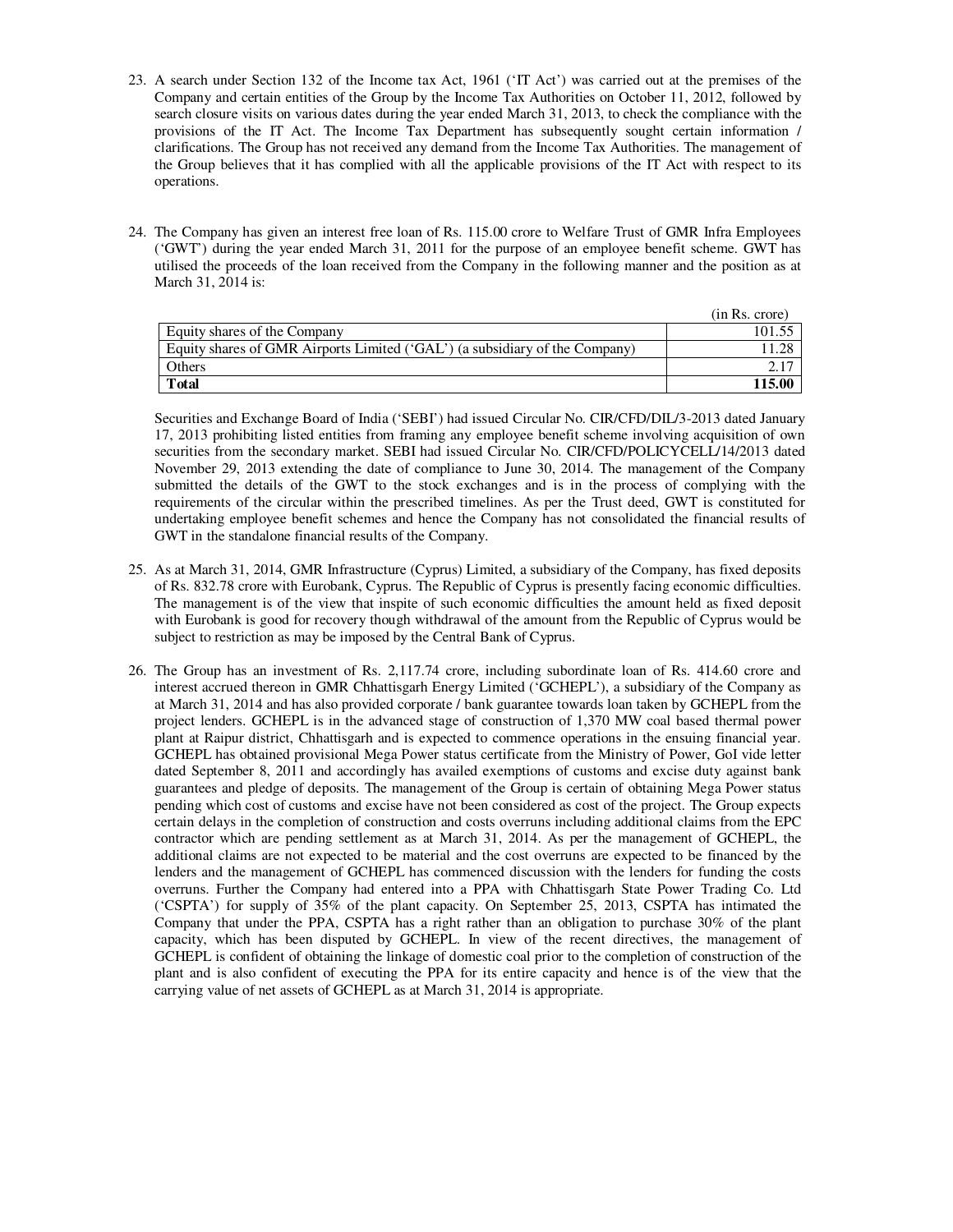27. During the year ended March 31, 2011, GEL had issued 13,950,000 Compulsorily Convertible Cumulative Preference shares ('CCCPS') of Rs. 1,000 each. These preference shares were held by Claymore Investments (Mauritius) Pte Limited, IDFC Private Equity Fund III, Infrastructure Development Finance Company Limited, IDFC Investment Advisors Limited, Ascent Capital Advisors India Private Limited, and Argonaut Ventures (collectively called as Investors). These preference shares were convertible upon the occurrence of Qualifying Initial Public Offering ('QIPO') of equity shares of GEL. In case of non-occurrence of QIPO within 3 years of the closing date, as defined in the terms of share subscription and shareholders agreement between the parties, investors had the right to require GIL to purchase the preference shares or if converted, the equity shares in GEL at an agreed upon internal rate of return ('IRR'). In case GIL failed to purchase the preference shares within 180 days from the date of notice by the Investors, the CCCPS holder had the sole discretion to exercise the various rights under clause 11.18 of the share subscription and shareholders agreement including the conversion of CCCPS into equity shares of GEL / buyback of the converted shares by GEL.

During the year ended March 31, 2014, GEL has entered into an amended and restated share subscription and shareholders agreement ('Amended SSA') with the investors, GIL and other GMR group companies. The Investors continue to hold 6,900,000 CCCPS in GEL and a new investor GKFF Capital has subscribed to additional 325,000 CCCPS of Rs. 1,000 each (collectively referred to as 'Portion B securities').

As per the Amended SSA and Share Purchase Agreement between the investors, GEL and other GMR Group Companies, 7,050,000 CCCPS with a face value of Rs. 705.00 crore ('Portion A securities') have been bought by GMR Renewable Energy Limited ('GREEL') and GMR Energy Projects (Mauritius) Limited ('GEPML') for a consideration of Rs. 1,169.17 crore and accordingly an amount of Rs 464.17 crore representing consideration paid in excess of face value of Portion A securities has been adjusted against accumulated deficit in the statement of profit and loss in the consolidated financial results for the year ended March 31, 2014. Portion A securities shall be converted into equity shares of GEL as per the terms prescribed in clause 5 of the SPA not later than the date of conversion of Portion B securities. As defined in the terms of Amended SSA, GEL has to provide an exit to the Portion B Securities investors within 30 months from last return date (November 29, 2013) at the agreed price of Rs. 1,278.67 crore ('Investor exit amount'). In case of nonoccurrence of QIPO within 24 months from the last return date, GMR Group may give an exit to Portion B securities investors at investor exit amount by notifying them the intention to purchase the preference shares within 30 days from the expiry of the 24th month. In case of non-occurrence of QIPO or no notification from GMR group companies as stated aforesaid, the Portion B securities investors have the sole discretion to exercise the various rights under clause 10 of the Amended SSA.

Further on March 27, 2014, GEL has converted 1,344,347 portion B securities into equity shares as per the terms of clause 4.2 of the Amended SSA so as to enable the Portion B securities investors to participate in QIPO by way of an offer for sale.

28. a) Pursuant to the shareholders' approval obtained on March 20, 2014, the Company issued 11,366,704 Compulsorily Convertible Preference shares (CCPS) of face value of Rs. 1,000 each comprising of (a) 5,683,351 CCPS carrying a coupon rate of 0.001% per annum and having a term of 17 months from the date of allotment ("Series A CCPS"), each fully paid up and (b) 5,683,353 CCPS carrying a coupon rate of 0.001% per annum and having a term of 18 months from the date of allotment ("Series B CCPS"), each fully paid up to IDFC Limited, Dunearn Investments (Mauritius) Pte Limited, GKFF Ventures, Premier Edu-Infra Solutions Private Limited and Skyron Eco- Ventures Private Limited. The Series A CCPS and Series B CCPS shall be converted into equity shares upon the expiry of their respective term in accordance with the provisions of Chapter VII of the SEBI (Issue of Capital Disclosure Requirements) Regulations, 2009 (ICDR Regulations). The number of equity shares allotted to the Investors upon conversion of the Investor Securities shall be on the basis of the minimum permissible price, computed in accordance with Regulation 76(1) read with Regulation 71 (b) of the SEBI ICDR Regulations on the Conversion Date.

b) As the conversion price of the aforesaid shares is not currently determinable, they have not been considered for purpose of calculating dilutive earnings per share.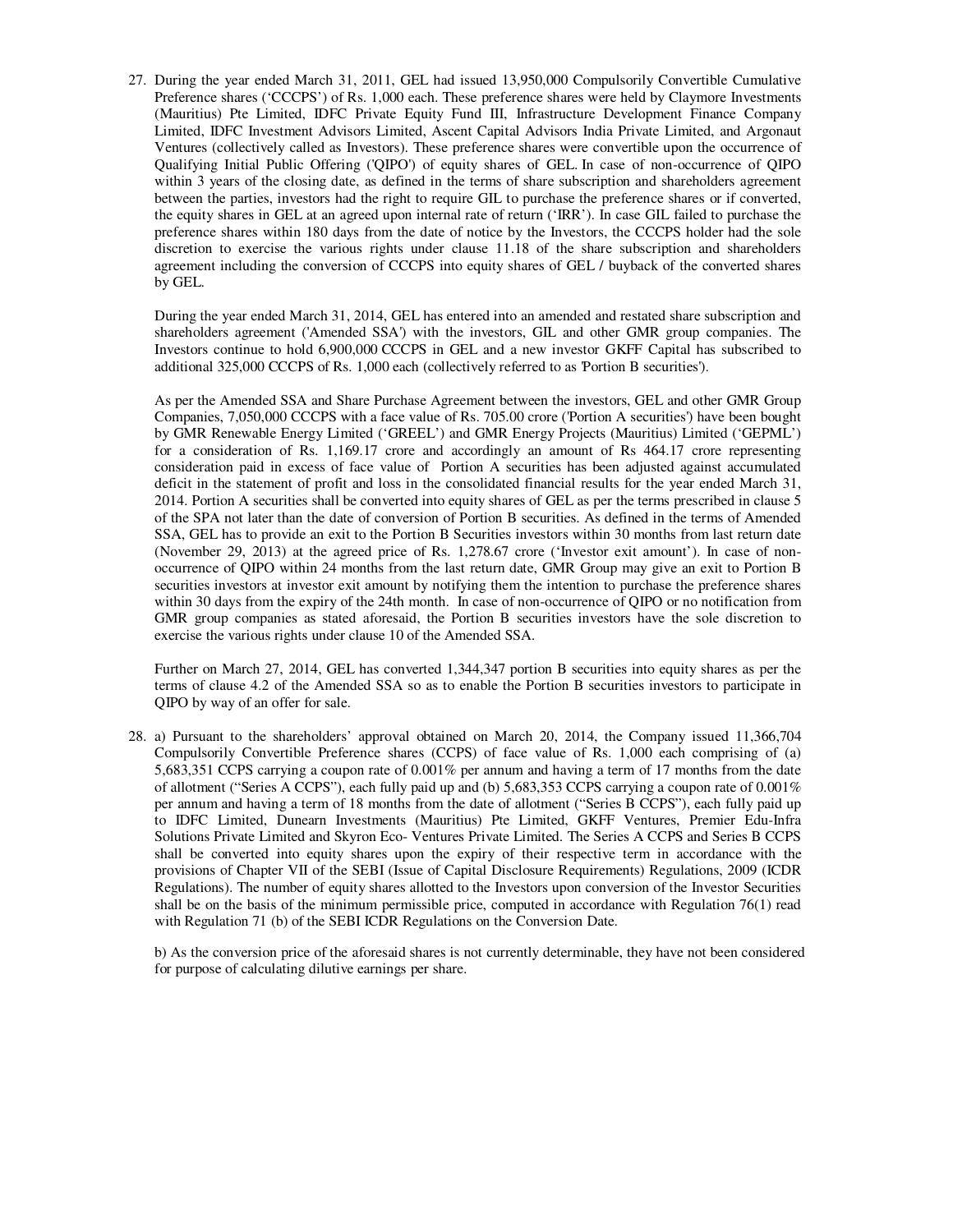29. In case of GHIAL, the Airport Economic Regulatory Authority ('AERA'), vide its powers conferred by section 13(1)(a) of AERA Act, 2008, passed an Aeronautical tariff order No. 38 issued on February 24, 2014, in respect of control period from April 1, 2011 to March 31, 2016. As per the aforesaid order, there will be no Passenger Service Fee (Facilitation Component) ('PSF (FC)') for embarking passengers and the same will be considered as part of User Development Fee ('UDF'). Further, the UDF for the period from April 1, 2014 to March 31, 2016 has been determined to be Rs. Nil. This will significantly impact the profitability and cash flows of GHIAL for the said period April 01, 2014 to March 31, 2016.

GHIAL has initiated legal recourse challenging the aforesaid AERA order and has also initiated certain steps towards strategic cash management. Further, with the expected UDF commencing in the next tariff cycle, the financial position will improve thereafter. Moreover, the Company has agreed to provide the necessary financial support, should the necessity arise.

30. During the year ended March 31, 2014, based on a valuation assessment of its investments including unsecured loans in Aravali Transmission Service Company Limited ('ATSCL') and Maru Transmission Service Company Limited ('MTSCL'), subsidiaries of the Company, the Group has made an impairment provision of Rs. 8.95 crore towards the carrying value of the net assets of ATSCL and MTSCL which has been disclosed as an exceptional item in these consolidated financial results.

|                                  |                      |           |               |            | (in Rs. crore) |
|----------------------------------|----------------------|-----------|---------------|------------|----------------|
|                                  | <b>Ouarter</b> ended |           |               | Year ended |                |
|                                  | March 31,            | December  | March 31,     | March 31,  | March 31,      |
|                                  | 2014                 | 31, 2013  | 2013          | 2014       | 2013           |
|                                  | Refer Note 33        | Unaudited | Refer Note 33 | Audited    | Audited        |
| (a) Revenue from operations      | 205.40               | 154.11    | 322.14        | 786.29     | 1,432.79       |
| (b) Profit $/$ (loss) before tax | 221.78               | (30.57)   | 96.69         | 188.08     | 82.45          |
| exceptional<br>after<br>and      |                      |           |               |            |                |
| items                            |                      |           |               |            |                |
| Profit / (loss) after tax<br>(c) | 209.77               | (30.14)   | 71.43         | 165.90     | 53.45          |

31. Information pertaining to the Company on a standalone basis:

- 32. Other operating income comprises of:
	- interest income, dividend income and profit on sale of current investments for companies which undertake investment activities; and
	- other operating income for other companies.
- 33. The figures of last quarter of current and previous years are the balancing figures between the audited figures in respect of the full financial years and the published unaudited year to date figures for nine months for respective years.
- 34. The Board of Directors of the Company have recommended a dividend of Re. 0.10 per equity share of Re. 1 each for the year ended March 31, 2014.
- 35. The consolidated financial results of the Group for the year ended March 31, 2014 have been reviewed by the Audit Committee at their meeting on May 28, 2014 and approved by the Board of Directors at their meeting on May 29, 2014.